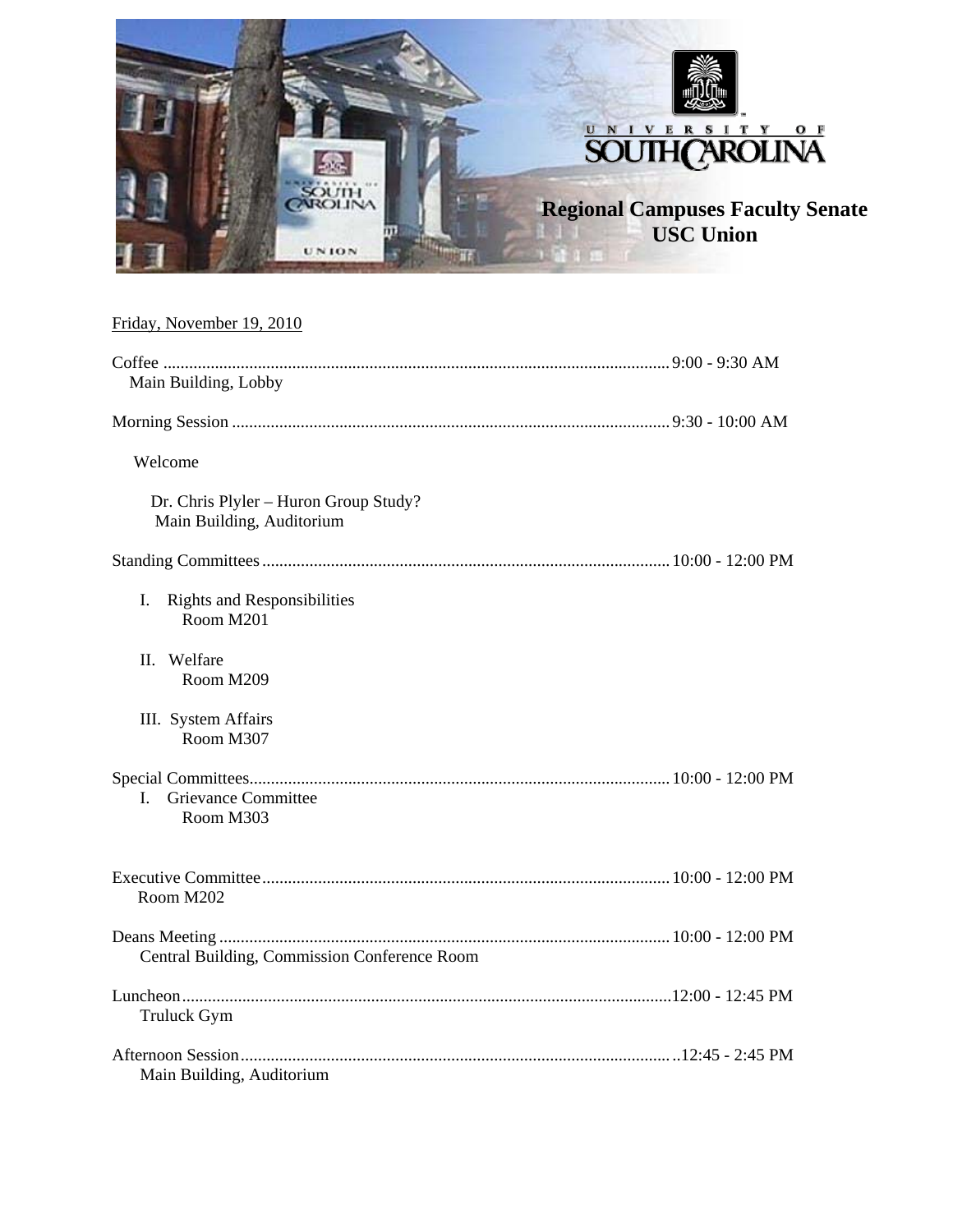#### **AGENDA**

- I. Call To Order
- II. Correction/Approval of Minutes: September 24, 2010 USC Columbia, Daniel Mickel Center
- III. Reports from University Officers
	- A. Chris P. Plyler, Vice Provost and Executive Dean
	- B. Regional Campus Deans
	- C. Assistant Vice Provost for Extended University
- IV. Reports from Standing Committees
	- A. Rights and Responsibilities Professor Lisa Hammond
	- B. Welfare Professor Annette Golonka<br>C. System Affairs Professor Eran Kilpat
	- System Affairs Professor Eran Kilpatrick
- V. Executive Committee Professor Steve Bishoff
- VI. Reports from Special Committees
	- A. Committee on Libraries Professor Maureen Anderson
	- B. Committee on Curricula and Courses Professor Robert Castleberry
	- C. Committee on Faculty Welfare Professor Pearl Fernandes
	- D. Faculty-Board of Trustees Liaison Committee Professor Steve Bishoff
	- E. Regional Campuses Research and Productive Scholarship Committee Professor Patrick Saucier
	- F Regional Campuses Academic Advisory Council Professor Steve Bishoff
	- G. Other Committees
		- 1. Conflict of Interest Committee Professor Noni Bohonak
- VII. Unfinished Business
- VIII. New Business
- IX. Announcements
- X. Adjournment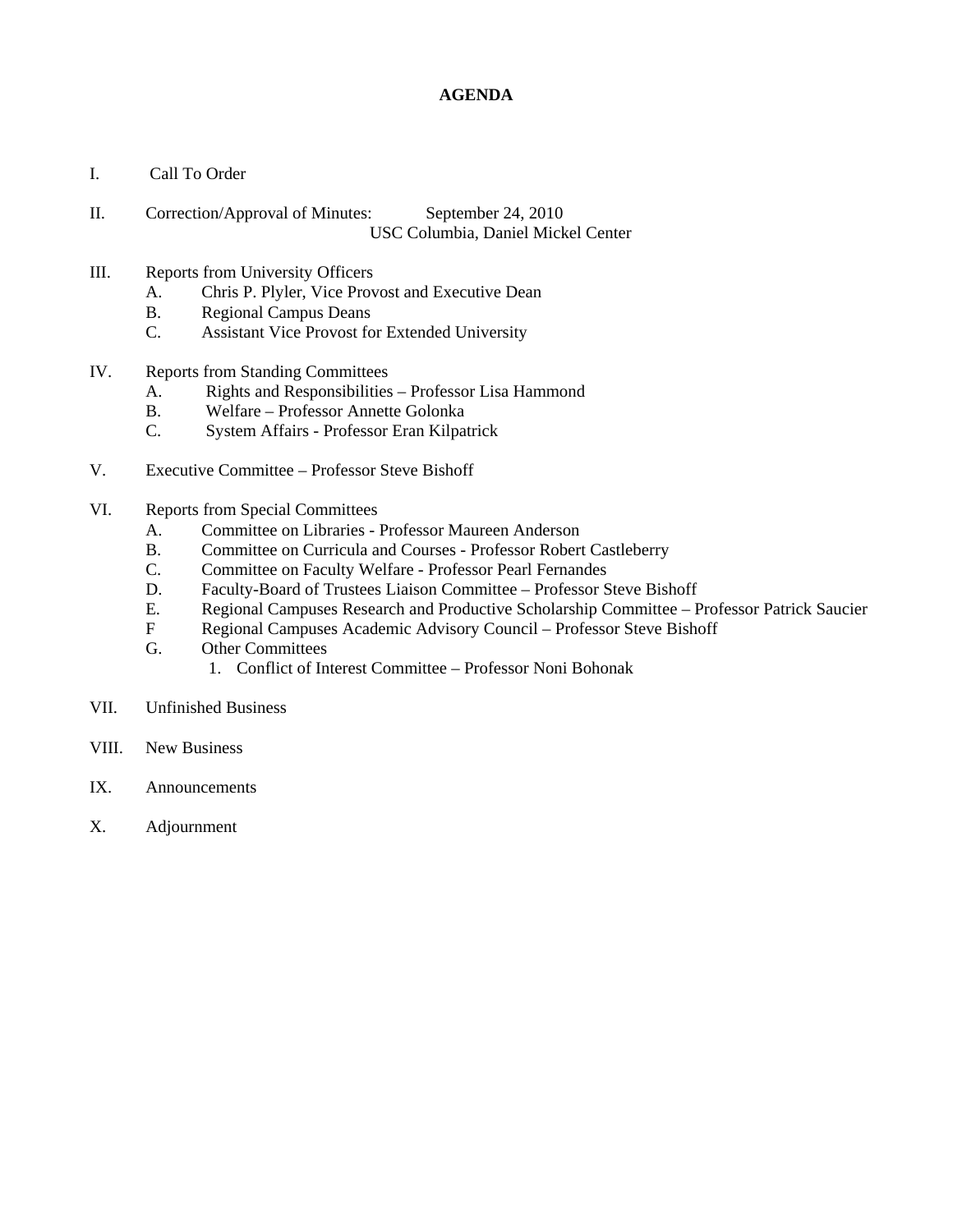Regional Campus Faculty Senate

Minutes

November 19, 2010

# Morning Session

Regional Campuses Faculty Senate Chair Steve Bishoff was attending a meeting of the Board of Trustees Faculty Liaison Committee, so **Vice-Chair and Chair-Elect Dr. Sarah Miller** of Salkehatchie presided.

In the verbatim remarks recorded from this meeting, brief emendations and paraphrases have been inserted in brackets, strictly for coherence and clarity.

**Sarah Miller**: Good Morning. Welcome to Union. Thank you to Dr. Lowe and his staff here for the wonderful breakfast. I really needed it. I don't know about the rest of you. This morning we have Dr. Plyler is going to talk to us about the Huron Group Study and then we will adjourn into our standing committees.

**Vice Provost Plyler:** Well, this little sermon will take the place of my report after lunch. I know that Chairman Bishoff might object to that because of the protocol of the faculty senate but [this adjustment to the agenda is] in the interest of time. I think we're still waiting on the Sumter delegation to get here, but I can catch them up later.

We don't have any word yet on any of the higher education initiatives from a legislative perspective. The state budget is projected to incur more than a \$700 million dollar shortage for the next fiscal year. It was reported earlier this week that we don't expect any mid-year budget cuts, which is good to hear and I hope that indeed is the way it's going to eventuate. Our president has been visiting each of the regional campus delegations during the fall semester. He's got another to go in Lancaster. Those have been very productive in communicating the university's agenda and explaining to them how difficult it is to operate the university these days with the massive cuts that we have undertaken.

You will recall that the Huron Group has been involved with a study within the university since August and they presented most of their findings, which are not final, last Tuesday morning. The purpose of that study was to revamp the hub and spoke model of the USC system with the idea of improving coordination, reducing costs and defining services. [Recommendations concerning] areas [such as] procurement, business education system governance, facilities management and resources, general education requirements and enrollment management were presented. And I'm just here to give you a very brief summary of each of those areas.

In procurement the recommendation to the president and the board is to execute optimal enhancements, to improve direction and lower cost, to implement e-procurement, reduce the demand for manual processes that we currently use, and to implement strategic sourcing to maximize more cost savings. A lot of that is procurement speak. I think the most important recommendation of this is e-procurement. We do many hard-copy, paper transaction that get bogged down, lost, which slows things up. This will save considerable monies. Making a transition over to e-procurement makes sense.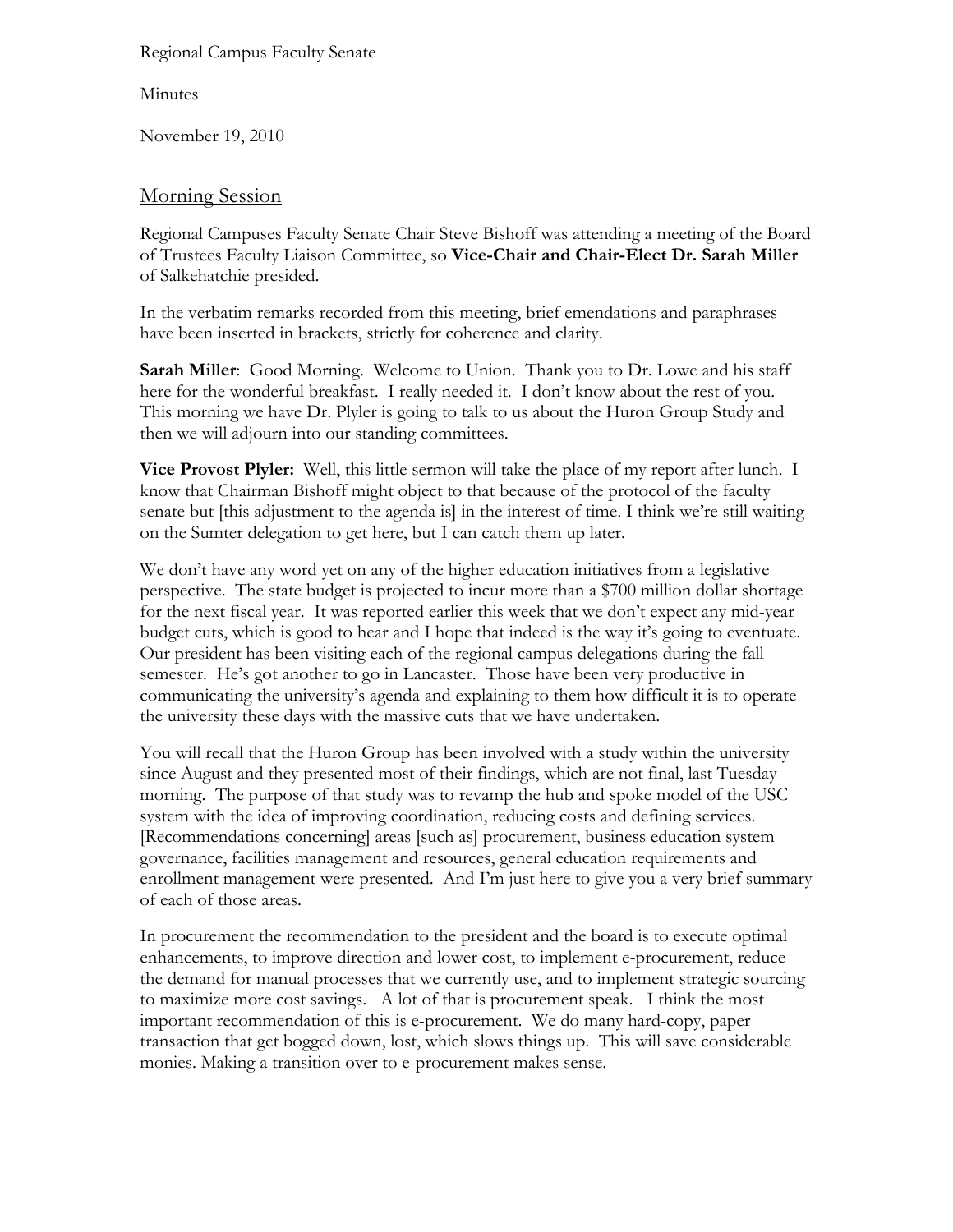As I remember, and John Catalano, Steve Lowe and Ann Carmichael were there; they didn't put a cost to that; if you will remember a cost, it was huge, I'm sure.

In distance education, [there were] recommendations to create a centralized structure to serve the system, streamline the technology used, provide incentives for faculty to contribute, explore program expansion and revenue enhancement opportunities. Distance education on a campus perspective has been in decline now for twenty years. You may recall that the provost recently hired another vice provost who deals specifically with distance education, so these recommendations sort of parallel what Lacey Fort is doing in trying to get a handle on where the university is on distance education and where we want to go.

That's in process. This will be a three or four year endeavor. I think in the end the regional campuses will benefit greatly. I think the emphasis is going to be on trying to decrease or limit physical capacity in Columbia, extend more programs perhaps through distance education, more blended programs and try to stay current with the cutting edge technology that's changing every week. Again the cost may be prohibitive right now. That's why we're looking at a three, four or five year block of time and will begin to develop a blueprint to build a distance education infrastructure, particularly now that we are off satellite transmission.

With concern to system governance, you'll recall that the president and the vice president for business and finance were emphatic that it not about closing campuses and [that wasn't] mentioned, but there is a system governance recommendation which is to consider a phased in restructuring, of the president's reports in particular. They feel that, compared to comparable institutions, the Office of the President has far too many reports. The idea would be shift at least two of those reports to the provost to increase academic control in two areas, student affairs [and] information technology; then, shift two other reports to the key financial officer.

We keep hearing that there's going to be a re-organization, restructuring at the senior level leadership. To this point there has been no specifics given as to what those may be.

With concern to facilities management, [there were] recommendation to restructure the facilities core, to improve service and [to] lower cost. For those of us who have been involved in projects and have been trying to work with project directors through Columbia, it's a nightmare. It's slow; it's cumbersome; it's bureaucratic. There's way too much regulation. I think the university imposes too much bureaucracy and process and that's what I think they mean by improving service, and hopefully to lower cost.

With concern to system wide planning, it's an expensive regulatory oversight burden.

Human resources is another area where much attention is needed. [There were] recommendations to realign the central organization and define service levels offered to the system, to execute succession and to acknowledge transfer plans. There are a number of senior level administrators in human services who are long past retirement. They have post-TERI status. When they go, a lot of institutional memory goes.

We need to execute better succession plans there, document and streamline processes there, push to decrease state regulations for human resources statewide.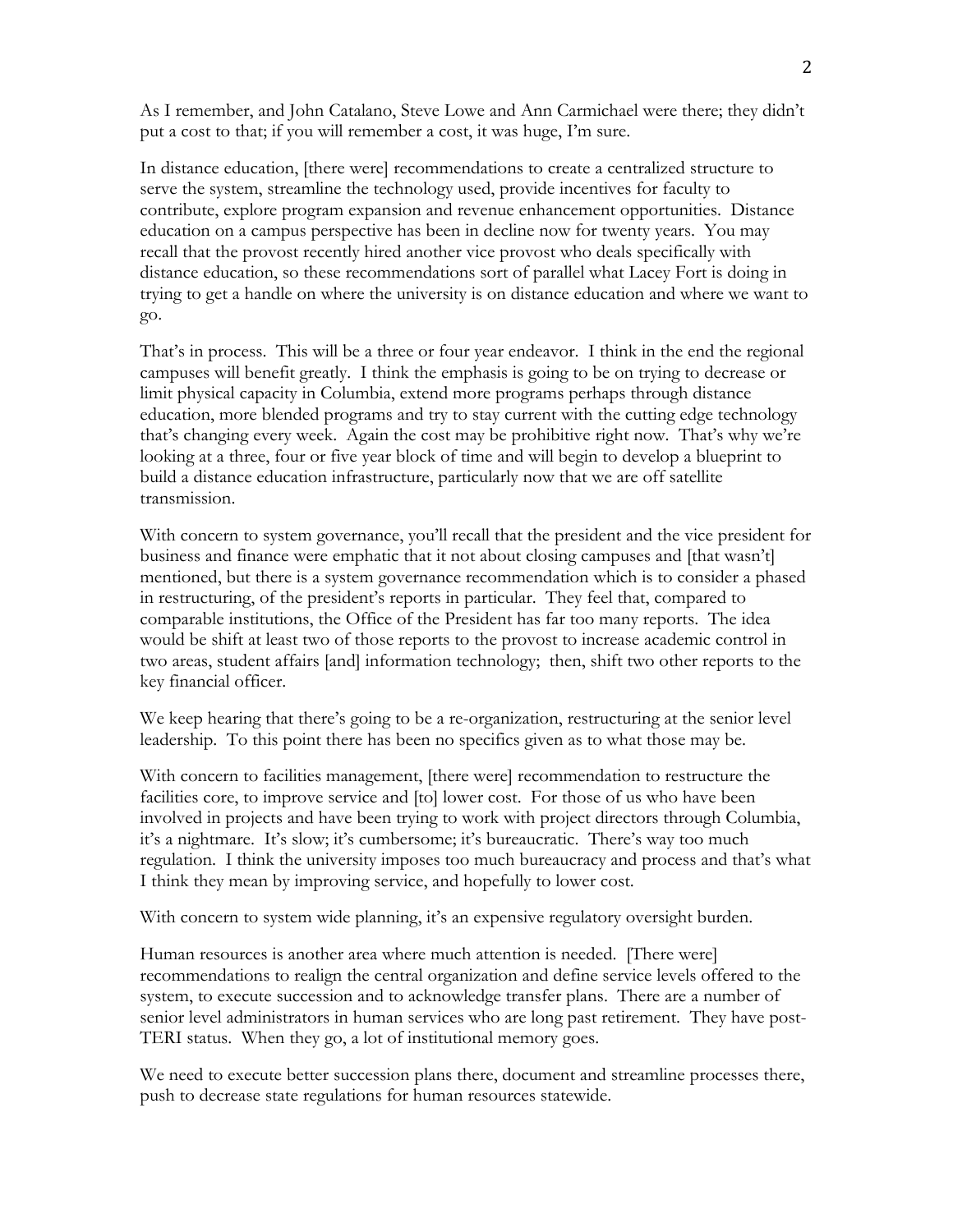We are searching now for a new vice president for human resources. These recommendations get more specific and I think we will be given this to the new VP when he or she comes into that office. We interviewed the first candidate this week and I think within a three week period, all will have been interviewed. That is an area that touches all of us hourly. We all have resources contacts on our campuses. We all have those responsibilities along with other responsibilities. We have many hats. I think the Huron people mentioned more than 200 individuals across the university system that touch or are responsible for some portion of [HR]. So some streamlining or communicating while lowering costs again, is going to be looked at very closely in that area.

General education requirements – a recommendation was made to determine system-wide general education requirements, create short term improvements and partial acceptance of general education requirements system-wide, and establish a long term action plan. Generally that means that if you're a University of South Carolina campus and a student has completed the general education requirement at another campus, and wants to change campuses, that that core will be accepted on the campus where the student wants to transfer. Easier said than done. I think that's wonderful in theory. It was pretty much aimed at the senior campuses. I think they mentioned 216 students [who] had some transfer confusion and where service to the student was impeded. They didn't feel like an overhaul has necessarily necessary at this time although [the] Carolina Core [is] ongoing.

So stay tuned on that one. I think what the president wants, and what the Board will eventually demand, is much more articulation among campuses, particularly with concern to the senior campuses. We get a new student coming to our institutions and we need to ask them very quickly, "Where do you plan to change schools? What program are you interested in"? And if we can't keep them in one of the Palmetto programs or cooperative baccalaureate programs, if they are going to Columbia, if they're going to Aiken or Upstate, maybe even Beaufort, how can we advise them so that they don't fall between the cracks when time comes for them to move on.

Enrollment management – improve system-wide collaboration and admissions processes and consider centralizing enrollment processes, determine the Banner strategy and design configuration to enhance system enrollment function. There is great interest in a central admissions procedure for all campuses where the mechanics of admissions would be handled centrally while the student, the faculty member, or the administrator wouldn't necessarily know that. If the student applies to Union, most of the acceptance would happen automatically in Columbia. This would be seamless. Again, the student wouldn't know the difference. We probably wouldn't know the difference and it was just really to maximize on processing and save money so we're not doing it eight times across the system as we are now.

In a nutshell, that's what Huron was about. I'd be happy to answer any questions or colleagues who were at that meeting could answer any questions. We don't know a great deal more than that right now. A couple of things will be finalized. A report will be available for reading once it is finalized but the presentation is planned for the president and for the Board of Trustees within the next month. So after that we'll know what we have. I'm very optimistic that, at least based on the funding challenges that we face, that some of the key processes and procedures will be streamlined again just to save money and to do the most efficient thing in getting the work of the university done.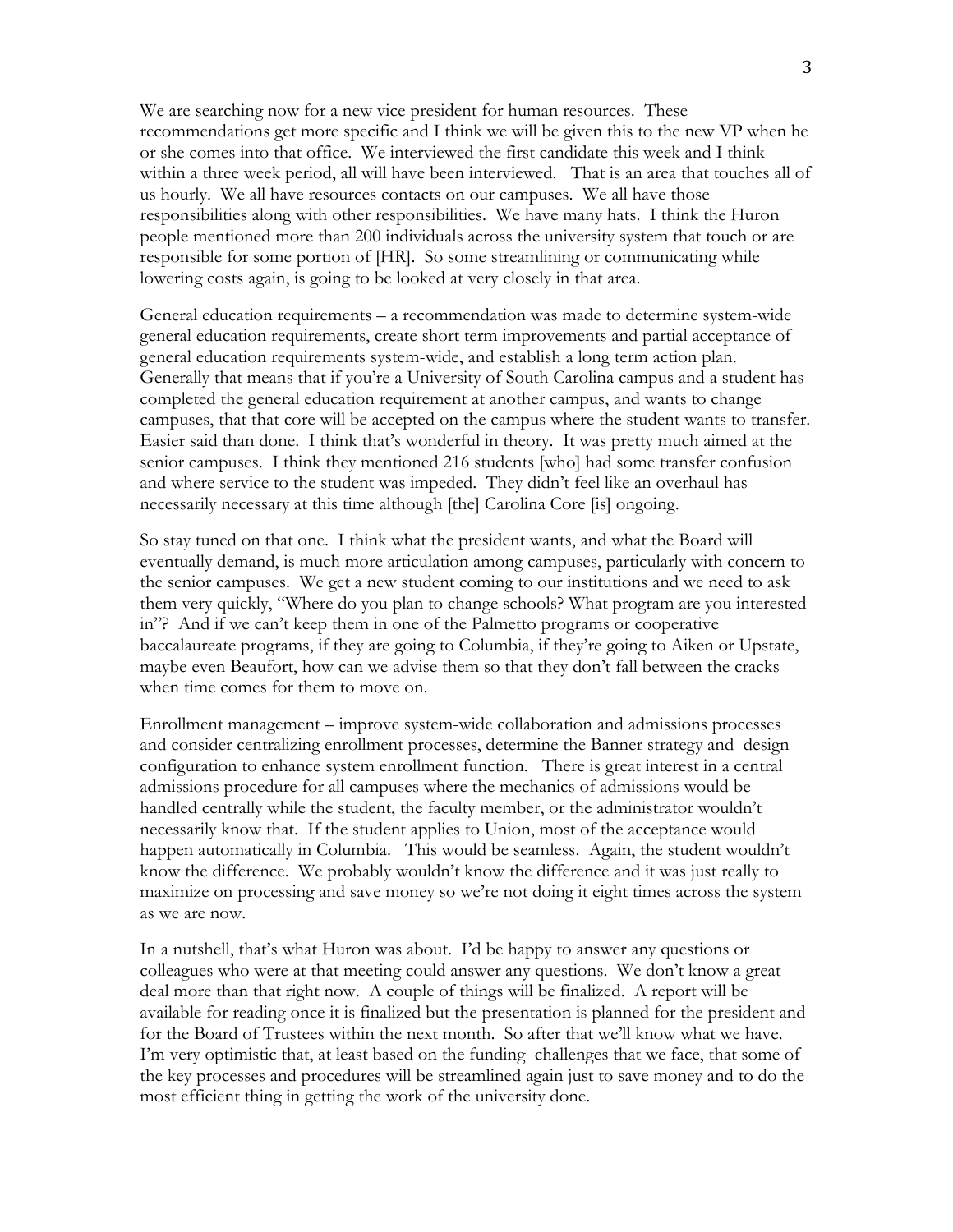#### Any questions?

**Bruce Nims, Lancaster**: In going over the recommendations, have you received any word from the Governor's office?

**Dr. Plyler:** Well you know part of the reason for this study was political. So we were confident, we were sure that we had the validation from an outside group of professionals that could validate our processes and make recommendations that made sense, that we could go back to the Legislature and say we are doing this, we are tightening up, we're being good stewards, we are watching what little state appropriation we get. But we're not closing campuses. Not that that's what the legislators wanted. It might be what one or two legislators recommended. Maybe [that is] what the new Governor-elect may want in a couple of cases. We don't know but we will be prepared to respond when those questions come up. The more positive spin would be that Columbia [has reached] capacity physically, and there's about a half a billion dollars in deferred maintenance on the Columbia campus now. There are also huge research needs on the Columbia campus now.

The thought with this enrollment management strategy is to make better use of the potential we have on our regional campuses. In other words, guide the student back to a regional campus to complete the first 30 to 60 hours. Hopefully some of those students will want to stay within the Palmetto Programs or some other baccalaureate program as they are introduced and as they mature.

I felt pretty good that they are going to take that to heart. A number of you might want to comment on this but I've been preaching this for years. Now for an out of state student that applies to Columbia that is not accepted, how eager are they going to want to come to one of the other non-Columbia campuses? I don't know.

One of the impediments for us is housing. As we all know and some of us rely on private housing, others have projects planned for private housing but we think that we need to encourage the president to change his mind and allow, at least in the beginning, some small projects that would be university owned, [such as] housing and food servicing. I think you're going to begin to see some improvement in that area.

So my sense of this is positive. We've got this wonderful system; let's develop and use it to its potential and give the campuses a little autonomy, a little more license to offer more upper division courses, some more degree programs that are needed if we can document the need. But you've also got to be able to support them, have the academic student support. Infrastructures obviously have to be in place. So I think it's a positive sign for the university.

Any other questions about Huron?

Dean search update: For the dean of the Honors College, 65 candidates are currently being screened. You may not know that dean of the College of Education has resigned and a search is underway for a new dean. That committee is now being formed. Advertisement is going out. Law applications are few and far between for a new dean of the Law School. They've got six applications, six finalists that they will give consideration to.

SACS: The preliminary report has been considered, it's been read; apparently, if there are any recommendations we will know those fairly quickly. We are awaiting results of the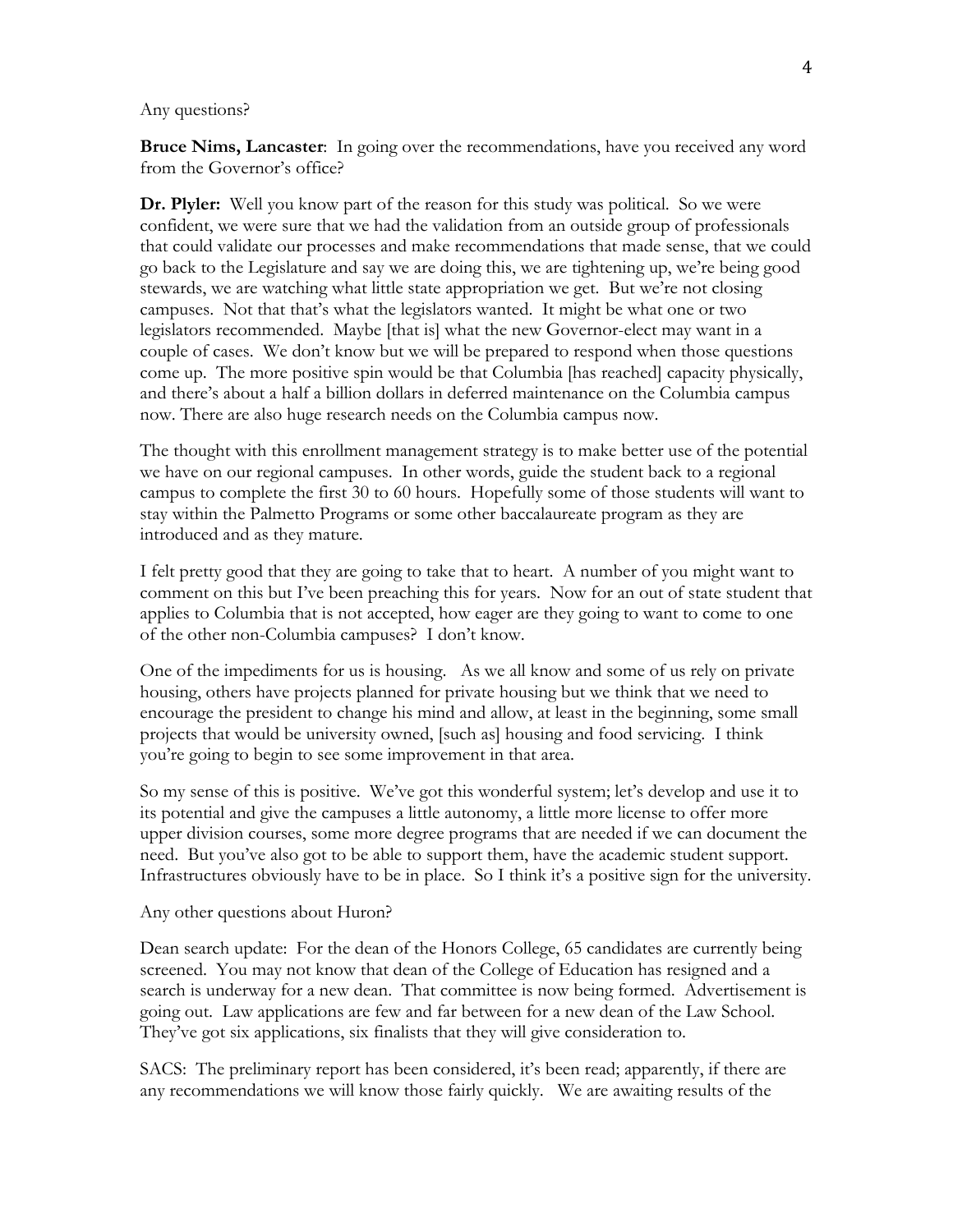SACS preliminary report and then corrections will be made, revisions will be made and they will submitted back to the visitation committee coming in in March.

We are not prepared to talk about new degree programs being introduced but Sally Boyd and I are having visits with deans on the Columbia campus about extending their degrees to our campuses and we are guardedly optimistic in a couple of areas so hopefully we will have some good news to report as time goes on in that area.

Any questions? Thank you and Happy Thanksgiving and we will look forward to a productive day today.

**Sarah Miller:** Thank you Dr. Plyler. Okay, we're going to standing committees. Rights and responsibilities is in Room M201. Welfare committee will be in M209. They are both downstairs in the rooms off where the refreshments were. Systems affairs will meet in M307 which is right out back here. Is the grievance committee meeting? Anyone know? Then I'm going to go with No. The Executive Committee meeting will in room M202. The deans will meet in the central building. And the information we've all been waiting for, the luncheon which is at noon, will be across the road here in the gym. See you all at lunch.

### Afternoon Session

**Sarah Miller:** Good afternoon. Thank you again to Union for providing an excellent lunch for us. The first thing is to call the meeting to order and ask for corrections and approval of the minutes. Do I have any corrections? Do I have a motion to accept the minutes? The minutes are approved as submitted.

Chris Plyler gave his report this morning. So we'll move on to the reports of regional campus deans.

Reports of Regional Campuses Deans (submitted electronically)

#### **Dean John Catalano, USC Lancaster:**

**Students**: Spring Summer enrollment was up by nearly 30%. Fall enrollment is up by 5.85% (total numbers are attached; student profile is attached). Women's softball has been added this Fall Semester. We are exploring the addition of food service on campus, in response to student demand. The Scholarship luncheon this year will be held on Tuesday, November 23. President Pastides will be our featured guest.

**Faculty**: This year we have hired five faculty members in new positions (2 English, political science, math, and art). We anticipate five new faculty hires next year (Tenure track hires in American History, Mathematics, and Sociology; instructor hires in Criminal Justice and Chemistry).

**Facilities**: The USC BOT B&G Committee has approved the first phase of design for a new \$8 million classroom building on campus. The building will be funded by private pledges and gifts as well as an increase in Lancaster County millage. The targeted opening date is fall 2013. Work in Bradley is ongoing. Carpeting is being replaced and general painting is progressing. The student center was painted this summer. Hubbard renovations are on hold until summer 2011, mainly due to asbestos remediation that will be done over the Christmas holidays. The picnic shelter project is complete and the pond reclamation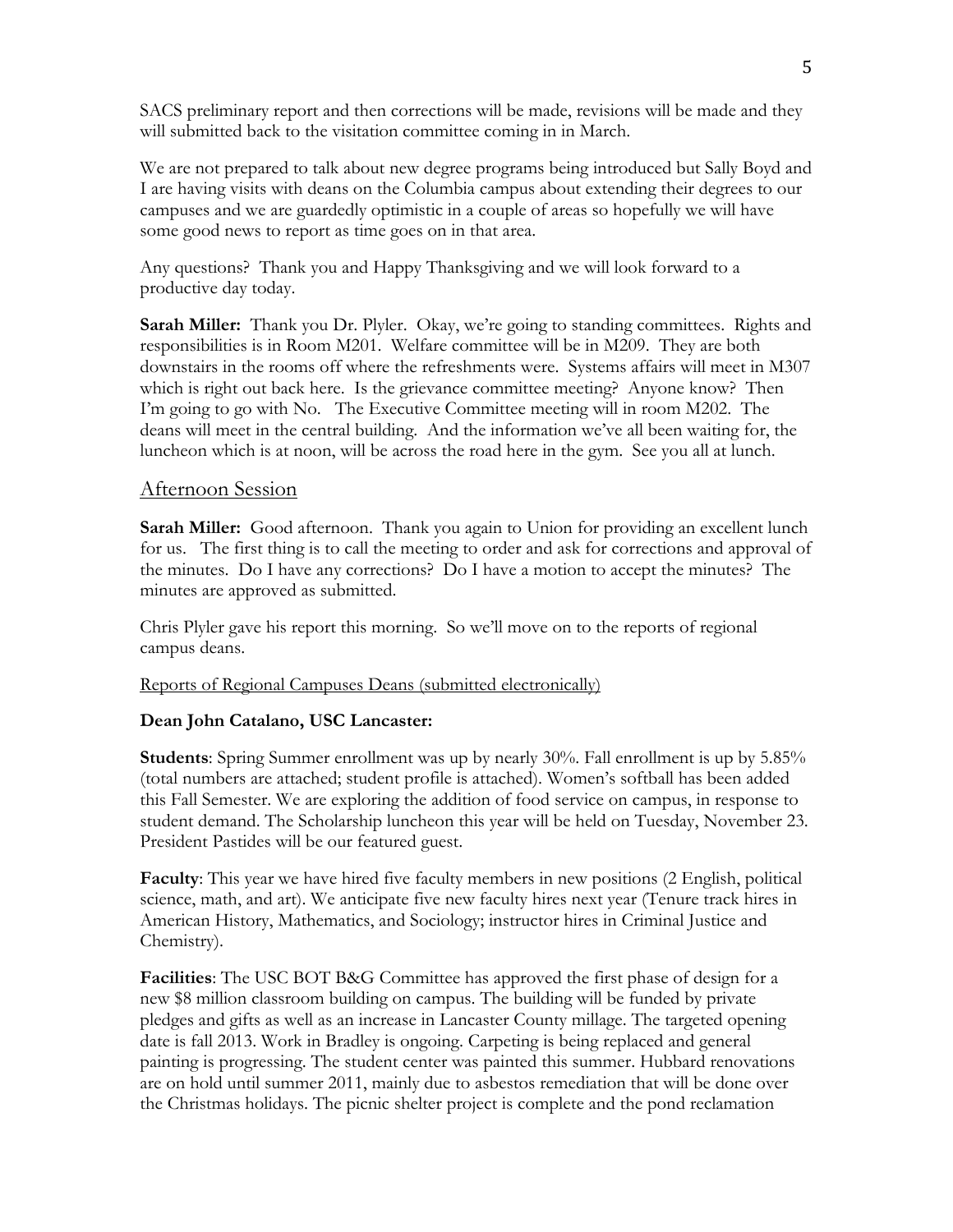project is going forward slowly. The new sign at the entry to campus is finished and will be added to with fencing as money is available. The new soccer field is being built during the Fall Semester.

**50th**: The anniversary fundraising efforts spearheaded by Stan Johnson are doing well with approximately \$3.1 million raised (nearly \$2.7 million raised on the new classroom project alone). The Lancaster County Council has unanimously approved a resolution to increase millage from 3.4 to 4.4 in support of the new classroom building.

**Financial**: USCL has and will continue to operate efficiently. Last year (2009-10 is the last completed fiscal year) the total amount of A fund revenue from county support, other revenue, tuition and fees, stimulus, and the state appropriation equaled \$8,878,165 (or \$8221 per full time student). In 2000-1, almost ten years ago, total A fund revenue was \$4,536,461 (or \$8382 per full time student). During the decade, USCL has expanded and improved facilities, doubled the faculty and the student body, added athletics, modernized technology, and we are doing it with less expenditures per student than a decade ago. Despite abysmal state appropriations, the campus added to last year's \$189K carry-forward and ended the fiscal year with approximately \$429K in carry-forward funds. We have already experienced a \$406K cut in state appropriations from last year's budget (the same amount as this year's stimulus grant). The tuition increase in this academic year will be less than the current state appropriation cut. As 2010-11 will be the last year of stimulus funding we need to have a healthy balance in anticipation of a lean 2111-12. Finally the \$1,528,760 state appropriation this year is equal to 26% of our mission resource requirement (MRR) as established by the SCCHE of \$5,892,034. That equals only \$1337.50 per full time student per year. This means that had the state fully funded USCL using the state's own formula, our appropriation should have been increased by \$4,363,274!

### **Dean Ann Carmichael, USC Salkehatchie:**

Official fall enrollment shows Salkehatchie having a headcount of 1150 (a 20.17% increase over last fall), and an FTE of 764 (a 18.32% increase over last fall). This is a record enrollment for our institution.

USC Salkehatchie is in the process of working with Dr. Al Goodyear, professor of archaeology at USC and best known for his research on the Topper site, to create a display of Topper site artifacts on campus for the public to view. This project is being funded by a combination of private contributions and grants. The display will be completed by late spring. This will be the only display of its kind anywhere and will enhance the educational experience of the student but could also bring visitors to the area who are interested in the displays.

USC Salkehatchie was recently notified of a Community Facilities grant award from USDA Rural Development. The \$297,000 award will be used for completion of Phase II of the Carolina Theatre renovation project. The theatre will be used for arts events, including the Salkehatchie Stew performances, which are also funded through USDA Rural Development grant monies. USDA provided a total of \$654,000 for the theatre renovation project.

Not only do our faculty members share their talents in the classroom at USC Salkehatchie but with the lowcountry community as well. Dr. David Hatch, Assistant Professor of English, recently starred in a sci-fi version of Shakespeare's *The Tempest* at the James F. Dean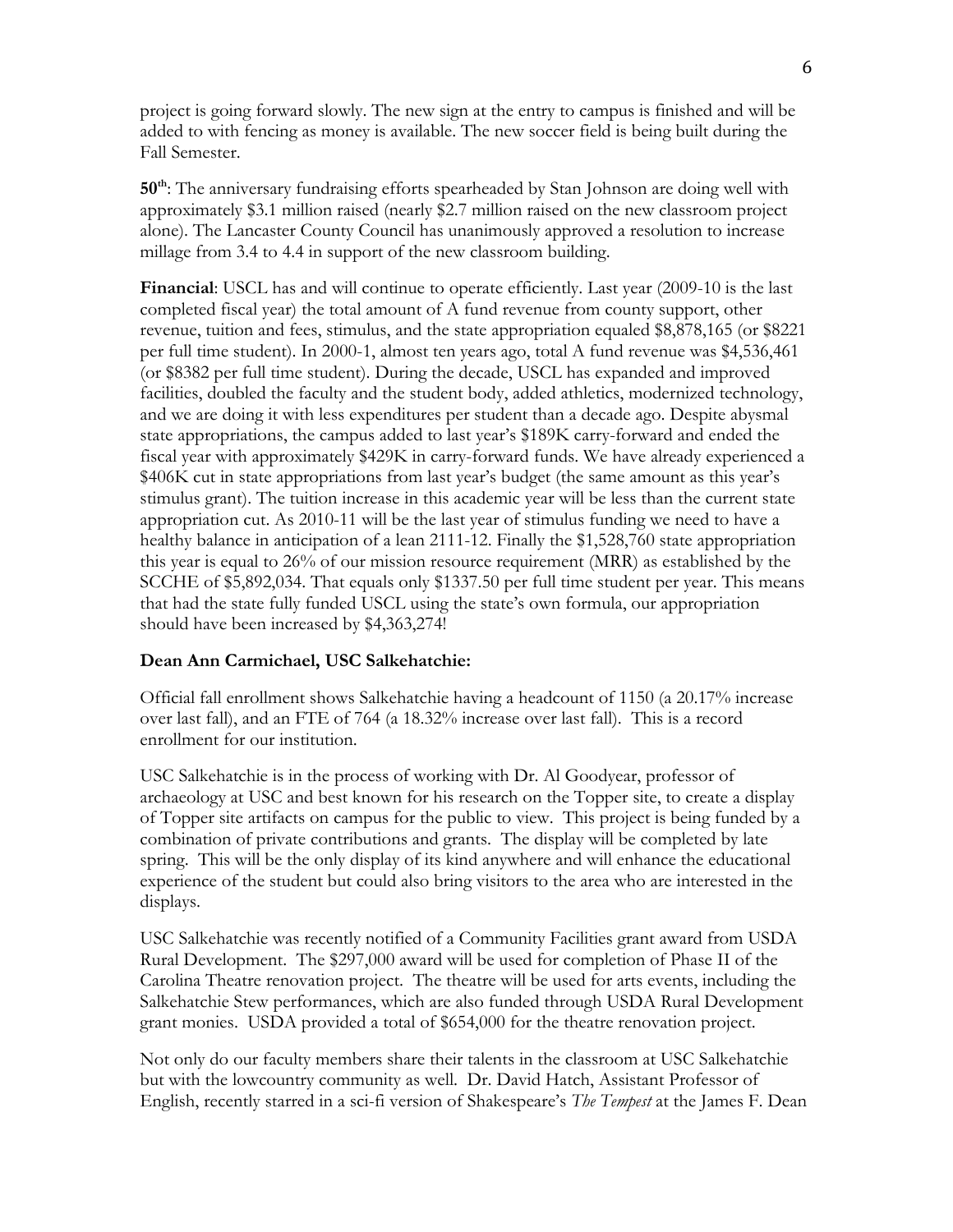Theatre in Summerville. David, who auditioned at the urging of his daughter, ended up landing the lead role. Assistant Professor of Math, Dr. Bryan Lai, who serves as an advisor for international students, also performs with Charleston Symphony Chorus.

Author and journalist, Ken Burger, a native of Allendale, recently signed copies of his new book, "Sister Santee" at the holiday open house at the Salkehatchie Arts Center.

Dr. Carmela Gottesman, Dr. Bryan Love, Dr. Maureen Anderson, and Dr. Thep Ayudhya did character activations for the Walterboro Mystery Walk in November, which was part of the Salkehatchie Stew arts initiative. The event was designed to increase sales in the downtown area.

Six USC Salkehatchie soccer players have been named to the 2010 NJCAA All-Region X team. They are Jessica Marchant, and Ashur Eden-Amai, Zaf Papanikitas, Tearra Green, David Williams, and John Luka Joseph.

USC Salkehatchie students take great pride in giving to the local communities. The Student Government Association this semester has sponsored a food drive and an angel tree for local needy. SGA also sponsored a Halloween Haunted Hayride and Carnival with proceeds being donated to United Way. Athletes participated in a drive to raise money to provide turkeys for Thanksgiving to needy families and will carol at a local nursing home in December. A group of 16 students will spend a part of their Christmas break in Washington, DC, serving breakfast and lunch at a homeless shelter. University 101 classes are required to have a volunteer service component and have responded by working with local hospice, recreation departments to work in youth sports concessions stands, and many individual projects in their own home communities.

### **Dean Les Carpenter, USC Sumter**

Since my last report to the Regional Campuses Faculty Senate on September 24, 2010, the economic news from the state of South Carolina has continued to be grim, but there have been a number of notable events and activities at USC Sumter.

**Budget**: USC Sumter, and all public institutions of higher education in South Carolina, is managing a 21% cut to our state appropriation for FY 11. The 21% cut at USC Sumter translates into \$642,876 in cuts that must be managed in our FY 11 budget. USC Sumter's Year 2 Federal Stimulus Funds Projects have been approved and are now underway. USC's Board of Trustees recently voted to roll back USC Sumter's tuition increase effective with the 2011 Spring Semester, which translates into a loss of \$14,000 in USC Sumter's current budget. Indications for FY 12 continue to include additional cuts to state appropriations of as much as 20%, so USC Sumter already has begun the process of building budget scenarios for accommodation of additional cuts in FY 12 and beyond.

**Human Resources**: As you already know, the General Assembly has not provided a pay raise for faculty or staff for the past two fiscal years. As previously announced, three retirements have recently been announced, effective at the end of the 2011 Spring Semester. They are Professor of Sociology Richard Bell, who also serves as the Chair of the Division of Humanities, Social Sciences, and Education; Associate Professor of French and Spanish Bernard F. Fitzgerald; and Associate Professor of Management Christine Borycki. Two of these positions will be filled as one-year term Instructor positions due to budgetary cuts, and the third position is still being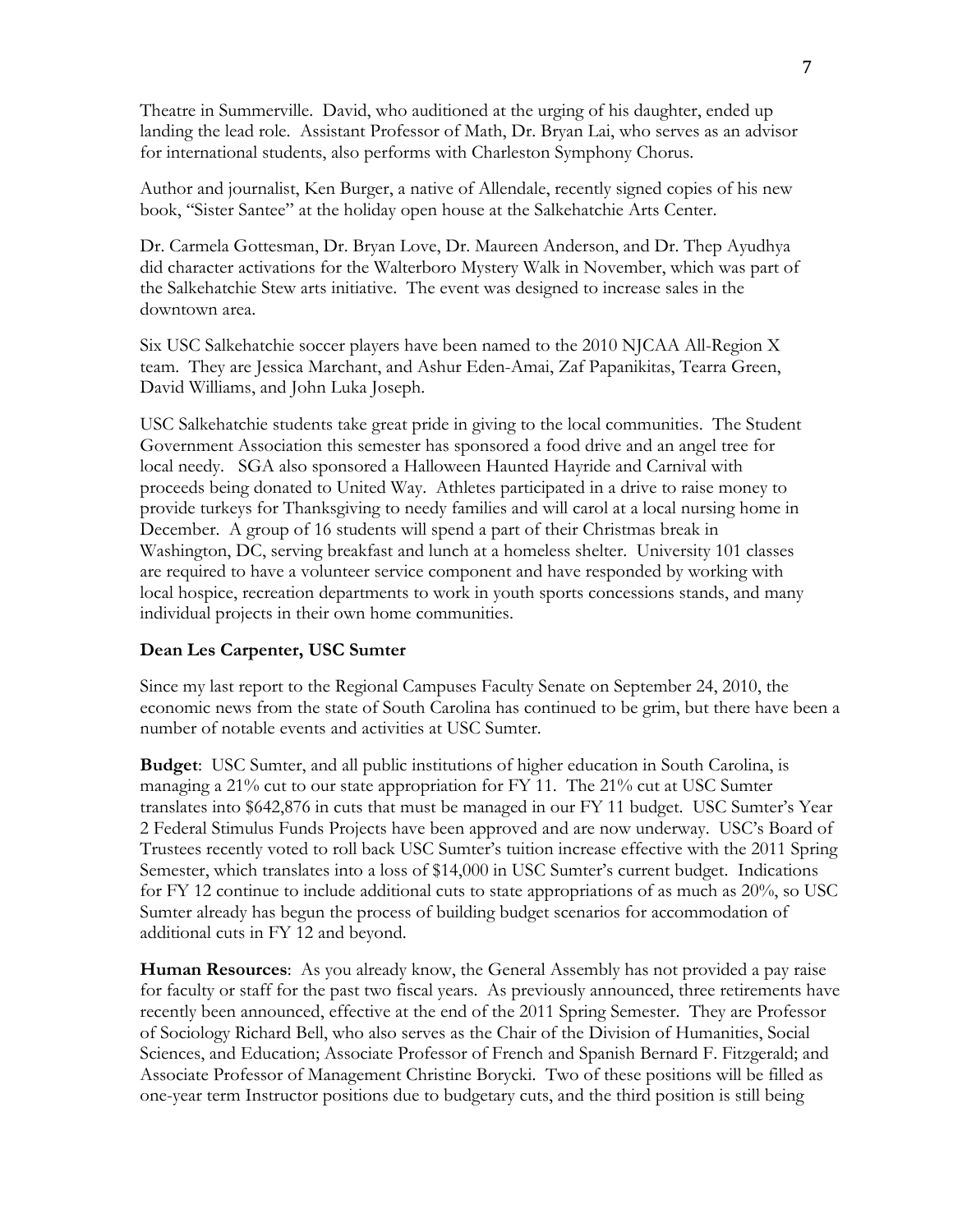evaluated. An internal search was recently conducted, and Dr. John Safford, Professor of Philosophy and Political Science has been appointed as Chair of the Division of Humanities, Social Sciences, and Education, replacing Dr. Richard Bell, effective July 1, 2011. Since the inception of the TERI program, 32 USC Sumter employees have opted into the program. Of those 32, 26 have already retired, two are scheduled to retire in FY 12, two in FY 14, and one in FY 15.

**Student Enrollments**: Final official enrollment figures for the 2010 Fall Semester indicate a 1.16% headcount enrollment decrease compared to last year, and a 1.14% FTE enrollment increase compared to last year. In spite of these very modest headcount and FTE enrollment decreases, USC Sumter is still very committed to growing our enrollment over the next several years.

**Student Activities**: Fire Ants teams in men's and women's Soccer have completed their fall seasons, with the women's team making it into the Region 10 Tournament before bowing out in the second round of tournament play, and the men's team also making it into the Region 10 Tournament before losing their first round game. Soccer player Sarah Eades was named Coplayer of the Year in Regional 10, and four other women's Soccer players were named to the All Region first and second teams. One men's Soccer player was named to the All Region second team. USC Sumter's Baseball and Softball teams both begin play in February of 2011. All of USC Sumter's intercollegiate athletic teams look forward to the friendly but spirited rivalries with teams from other USC Regional Campuses. The planned addition of a third intercollegiate sport for men and women in the 2011 Fall Semester is progressing.

**Faculty Workload Adjustments**: Following the adoption of a Faculty Workload Adjustment Plan for USC Sumter, the 2008 Fall Semester marked the implementation of the first phase of this Plan for all junior tenure-track faculty, as well as selected senior tenured faculty identified as "productive scholars." The second phase of adjusted teaching loads for these two groups of faculty was originally scheduled to be implemented during the 2009-10 academic year, but instead has been delayed for at least two years due to budget cuts. In light of the anticipated continuing bad budget news for FY 12 mentioned above, it is possible that the second phase of this Plan could be delayed even further.

**Professional Travel**: At USC Sumter, during the current fiscal year, another strategic decision was to protect professional travel funds as "mission critical" for faculty who are either presenting papers, serving on panels, or whose presence is expected as an elected officer in the professional association. All other professional faculty travel must be approved on a case-bycase basis against the "mission critical" standard. We will seek to continue to protect professional travel in the FY 12 budget, but in light of the anticipated continued bad budget news for FY 12 mentioned above, it is possible that all professional travel could be eliminated as part of the FY 12 budget cuts.

**Capital Improvements:** A new Instructional Laboratories Building continues to be the top priority for new buildings for USC Sumter, and currently is ranked #14 on the state-wide list of capital projects for higher education. 2010 is the tenth year since the General Assembly passed the last capital construction bond bill – the longest span without a capital bond bill in anyone's memory. In light of the extremely bad budget news for FY 11 mentioned above, and the anticipated continuing bad budget news for FY 12, it is very unlikely that a capital construction bond bill will be passed during the 2011 Session of the General Assembly.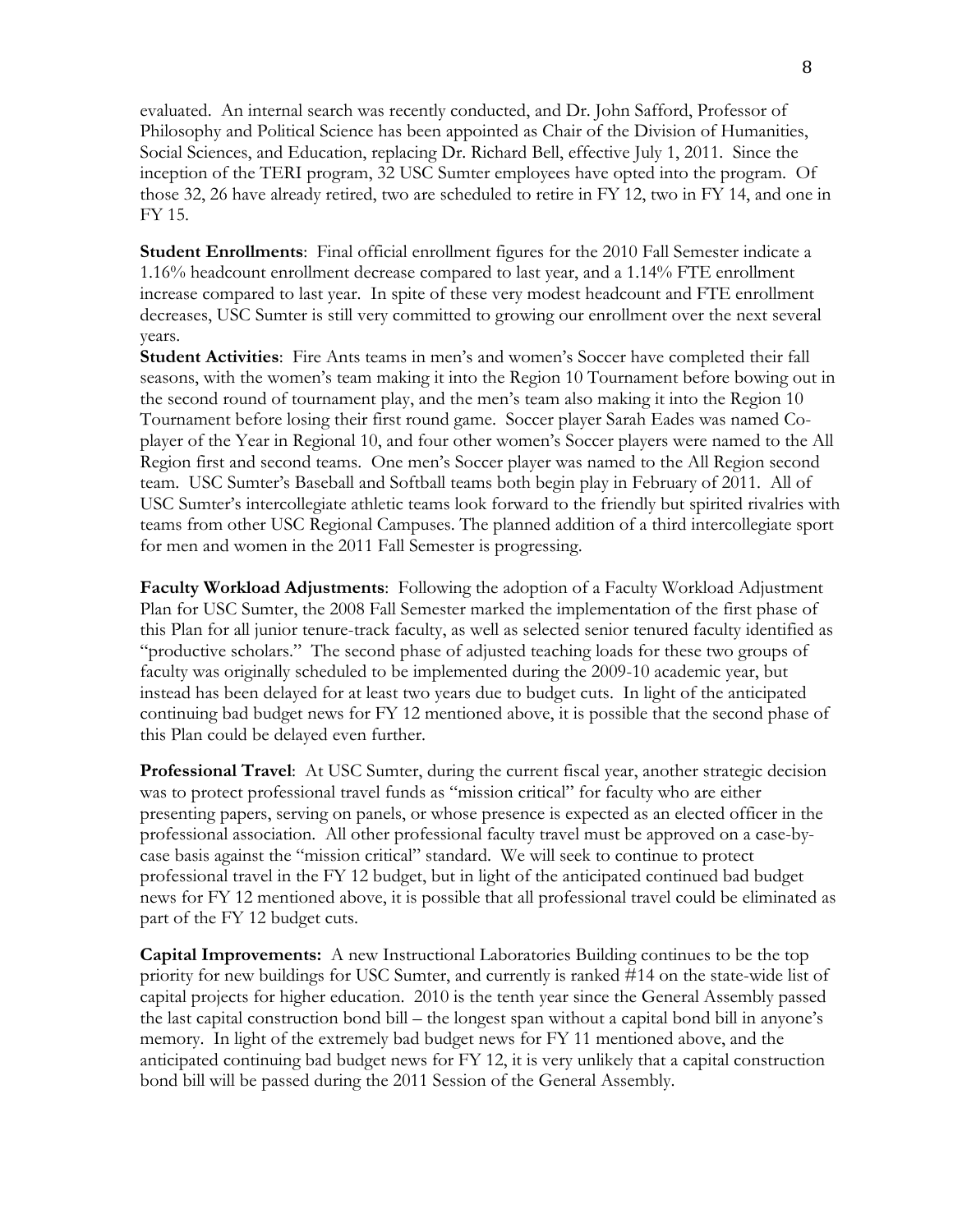### **Interim Dean Steve Lowe, USC Union**

- I. Enrollment
	- A. Final report, pending CHE approval: 530 students (+4.54%), 359 FTE (+8.21%)
- II. Master Plan
	- A. Having Faith Lane by Truluck in process given to USCU (or the Commission) is in process
	- B. This is the first step to closing the road and starting the conversion to Patron's Park, or whatever it comes be known as
	- C. We are starting the process for environmental and structural studies of new Main St. building
	- D. We will be working with a firm to build distinct (and distinctive) entrances ways to the campus
- III. Continuing Education
	- A. USCU is in the process of developing a new Continuing Education program
	- B. Small Business focus for Continuing Ed is still a consideration
- IV. Campus Nurse
	- A. We have engaged, through DHEC, a nurse to be on campus one day per week starting as soon as the contract clears DHEC
- V. Other happenings
	- A. Update from last report
		- 1. Security cameras in the gym and Central Building have been installed
		- 2. Tech upgrades in Main Building are on schedule, given the difficulty of dealing with the historic nature of the building
		- 3. Crosswalks have been installed where possible; sidewalks will be altered with handicapper access where additional crosswalks are needed
	- B. Literary Festival
		- 1. USC Union is sponsoring a Literary Festival on March 11 and 12, 2011
		- 2. Regional authors will be on campus for talks, signings, and a "Dinner with the Authors" on Friday evening
		- 3. More details will be coming soon

### **Dr. Sally Boyd, Assistant Vice Provost for Extended University:**

Thirty-one Palmetto students are scheduled to graduate in December, thirty BLS and one BOL. The number of enrolled students is expected to be replenished by new applications for Spring 2011.

By Fall 2011 there will be two Palmetto classrooms at each site, making it possible to expand course offerings. Currently we are limited to one course per time slot, and the schedule is filled to capacity.

The search is progressing for the second faculty member to teach the required Palmetto courses, with expectations to have the position filled before winter break.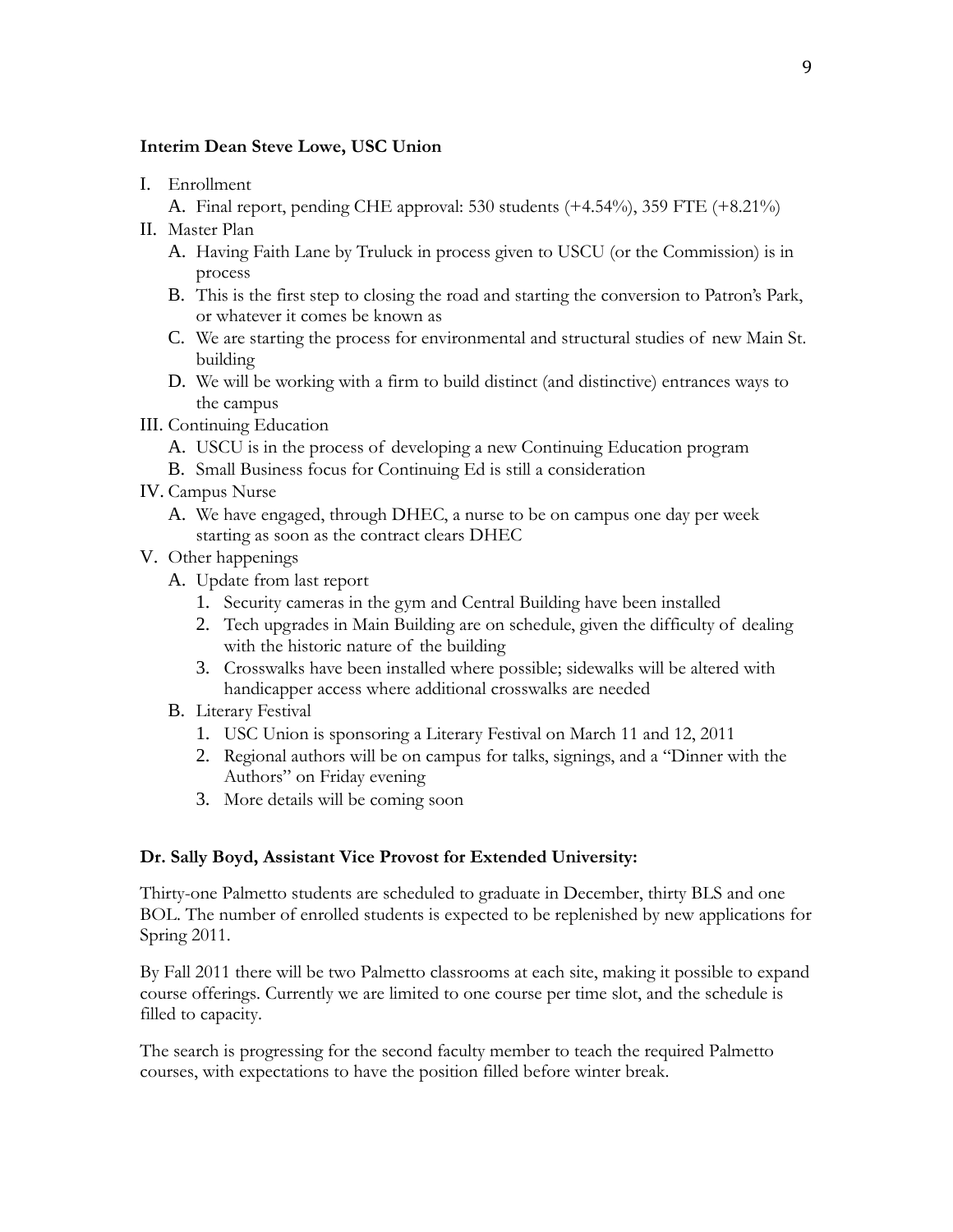**Sarah Miller:** Thank you. We will move on to reports from standing committees--Rights and Responsibilities, Professor Hammond.

#### **Dr. Lisa Hammond, USC Lancaster, Chair of Rights and Responsibilities Committee:**

As I reported to you last time we have an extensive list of possible charges. I have chosen to prioritize those and deal with them both in order of importance and the committee's ability to expedite some matters. So at our meeting today we discussed additions to the regional campuses faculty manual specifically regarding the policies ACF 3.31 and 1.05 which refer to the extension of the tenure clock and third year review. We looked at some dates throughout the manual. We've been asked by Senior Vice Provost Christine Curtis to look at some issues with dates in the manual. We're working on that but we don't have anything to report to you finally at this point right now. We're considering a resolution to bring forward to you in February but that is also still up in the air.

We do have two motions for you today. Briefly, you are getting a handout now, both regarding changes to the regional campus faculty manual. The first one is titled Calculation of Probationary Period, Motion One. There are four pages in there. The first three pages refer to Motion One. Specifically there are two new policies that are family friendly policies. This is not all of them, but this is all we could get to today. There are several family friendly policies regarding extension of tenure clock for a faculty member who has a child or a death in the family or serious illness. There are a number of circumstances. Some of those extensions are automatic. Some of them are where you may request an extension. These policies and procedures are already extant and they already apply to regional campus faculty but they have not been put in the manual.

So the first motion is to incorporate language from the extension of the tenure clock and third year review from ACAF 1.31 and 1.05. This is kind of confusing because we brought in some language from the Columbia faculty manual but we also wanted to retain some of our faculty's language. So you have two copies of the manual's verbiage at this point. The first one will show the marked changes on it. Things that are marked out or inserted should be pretty clear. If it's inserted, it's underlined. If it's marked through, it's deleted. In every case but one, anything that's marked through has been moved to a different section. So we did some reorganization. In one place we did eliminate a passage and replaced it with something. And I'll show just where that is in one second.

So what we did, there was a section in the *Regional Campuses Faculty Manual*, beginning at the bottom of page 18 and moving forward to the top of page 19, that is currently called Additional Considerations. We pulled a couple of sections from that into a new section entitled Calculation of Probationary Period. This refers to how long a faculty member is in the probationary period when they are hired as an assistant professor or as an associate or professor. It refers to the length of service they have to have in the rank before they can go up. It refers to policies regarding leave. In other words if a faculty member is on leave, paid or unpaid, that leave period is not counted as part of their probationary period.

Most of these policies are already extant in the manual.

On the first page: Non-tenured faculty members will already be granted an extension of the probationary period all the way down through third year review may be extended. . . that entire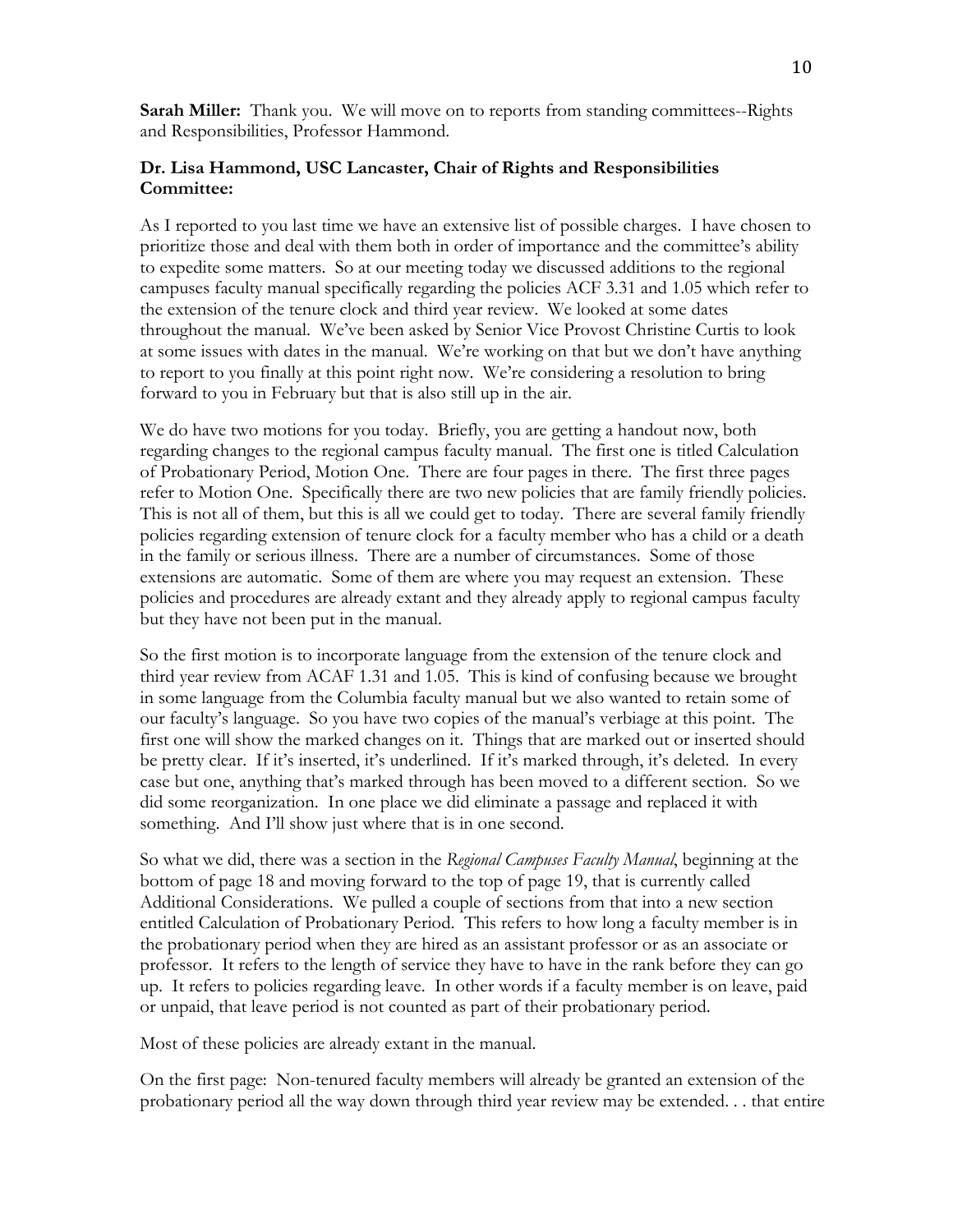paragraph is new. We pulled that from the Columbia faculty manual and it reflects the current policy ACF 1.3 and 1.05 that are already in place for regional campus faculty. So that is new. We deleted a section that summarized that policy but not very fully. It didn't give a very full description of how the policy was applied or who was eligible to go up under it.

That is the deleted section that you see at the bottom of the page number 2. We added number 6 on the second page of your handout in cases where faculty member who had been on probationary status they shall be evaluated as if he or she had been on probationary status for the normal probationary period, not longer. This is also part of the extant policy that already applies to regional campus and Columbia faculty, and basically it just says that if a faculty member who stops the tenure clock because a child is born or because of a death in the family or illness is not penalized for stopping the tenure clock. He or she is evaluated as if that period did not happen.

They are not expected to perform any more activity during that time. We then went back to the section of additional considerations. That material is all the same. We had just pulled a couple of bullets out and moved them to "Calculation of Probationary Period."

So in sum, there is now a new section called "Calculation of Probationary Period" that has a lot of the language that is already in the manual plus the new family friendly policies; then you move to "Additional Considerations." We are bringing you a copy that shows the changes incorporated in there as if we had already accepted the changes, so you will know exactly what it looks like. So you'll see exactly what you're voting on. Because we realize that you might find that it's hard to tell when things are moved around. Are there any questions?

**Bruce Nims, Lancaster**: How much of this is really new and how much of it is simply bringing our manual into conformity with the Columbia manual?

Lisa Hammond: None of it is new. It's already policy that already exists in the university and already applies to us and several of our faculty members are already taking advantage of it.

Okay so that's motion one. That again in summary is incorporation of the extension of the tenure clock and third year review policies. We'll have an easier page for you to look at.

On page 3 we also inserted the information about the tenure clock that can be stopped for third year review as well so that the candidate that is referring to the third year review information sees that there as well.

The second motion that we are bringing forward to you also represents a change to the faculty manual. At the request of Christine Curtis, we have removed a single date from the T&P procedures. This is in your faculty manual in the section called "Procedures of the Regional Campus Tenure and Promotion Committee." Currently the manual reads "The files will be reviewed by the Vice Provost for System Affairs and Executive Dean for Extended University and the Vice Provost by March 31. By March 31 the files with any recommendations will be transmitted from the Provost to the President. "

The language we are suggested instead is "The files will be reviewed by the Vice Provost for System Affairs and Executive Dean for Extended University and Vice Provost and the President." This takes out the date by which the file has to be transmitted to the President because it is my understanding that that date is not a feasible date, that the Provost review is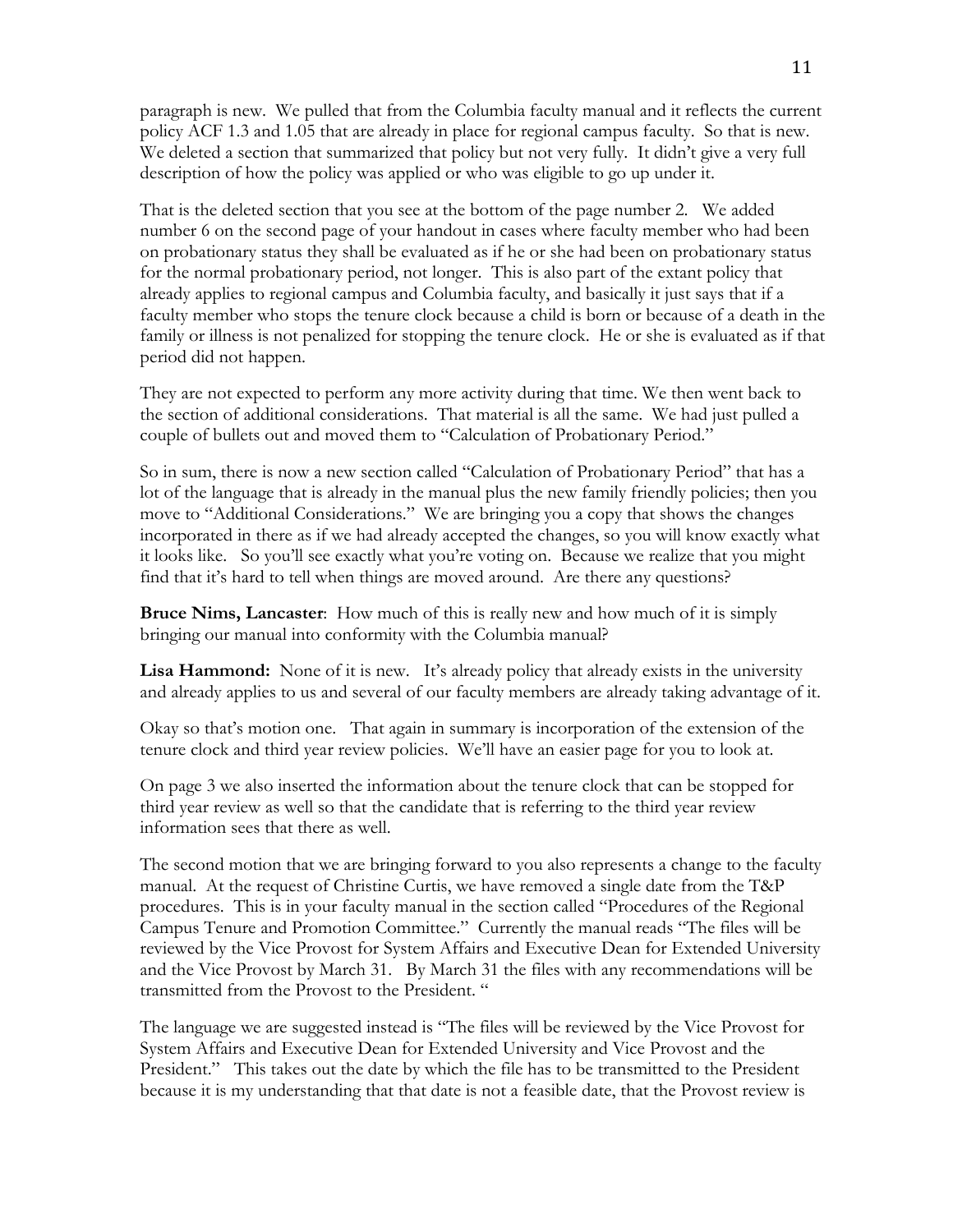not able to take place within the time frame that's listed here and the Provost's office is concerned that there would be a problem if the file is not reviewed in a timely manner. They asked for this date to be removed because once the file is in the Vice Provost's office there is no candidate notification at that point anyway. So the last letter the candidate gets before the final letter is from the Regional Campus T&P Committee. So from that point on the file is moving through the Vice Provost's office, the Provost's office, the President's office and the candidate doesn't really know where it is at any given time and it's not critical for the candidate to know that as far as we could tell.

So since we had been requested to consider removing that date, was it a problem to remove it, we did not feel it was because it does not affect any procedure that happens on our end of the process. It's at the Administrative review level. As long as they complete the administrative review in a timely manner and notify the candidate by May 15, when they do that should be up to them, was the feeling of the committee.

So our motion is to delete the sentence, "By March 31 the files with any recommendations will be transmitted through the Provost to the President." And amend that section to read, "The files will be reviewed by the Vice Provost of System Affairs and Executive Dean for Extended University, the Provost and the President."

Okay, these are our two motions for consideration of new business. Thank you.

**Sarah Miller:** Report from the Welfare Committee--Professor Golonka.

**Dr. Annette Golonka, USC Lancaster, Co-chair of Welfare Committee:** It's pretty short. We just have a few reminders about dates and deadlines. For the John J. Duffy Teaching and Excellence Award, the first deadline is coming up December  $1<sup>st</sup>$ . On December  $1<sup>st</sup>$  the nominee names will be submitted to myself and on December  $15<sup>th</sup>$  I will send emails out to those nominees requesting their files and letting them know that the date of January  $31<sup>st</sup>$ , which is when their files are due. Each of the campuses, I believe, have already started the nomination process.

The second announcement is the T&P workshop is January  $14<sup>th</sup>$ . It's a Friday. It's the first Friday of our first full week of our Spring semester. The 7<sup>th</sup> ended up being the Provost retreat. So we were not able to get Provosts until the 14<sup>th</sup>. We ask that you bring your files. There will be information from our committee members to your colleagues as well. So we will be sending out a T&P workshop handout but we ask that you start thinking about deadlines and RSVPing right away.

The only other discussion we had was a brief discussion on a salary survey and welfare workload. That's all that we had. Any questions?

[Response to Unintelligible Question:] The file? The PDF files themselves are not due until January  $31^{st}$ . Right now it's just the nominee names. Once we get the names, I will send out emails to all the candidates and give them the information about the PDF and what's expected of them. Any other questions? All right, thank you.

**Sarah Miller:** Report from Systems Affairs--Professor Kilpatrick.

**Dr. Eran Kilpatrick, USC Salkehatchie, Chair of the System Affairs Committee:** Good afternoon. Systems Affairs spent the entire morning session continuing our work with the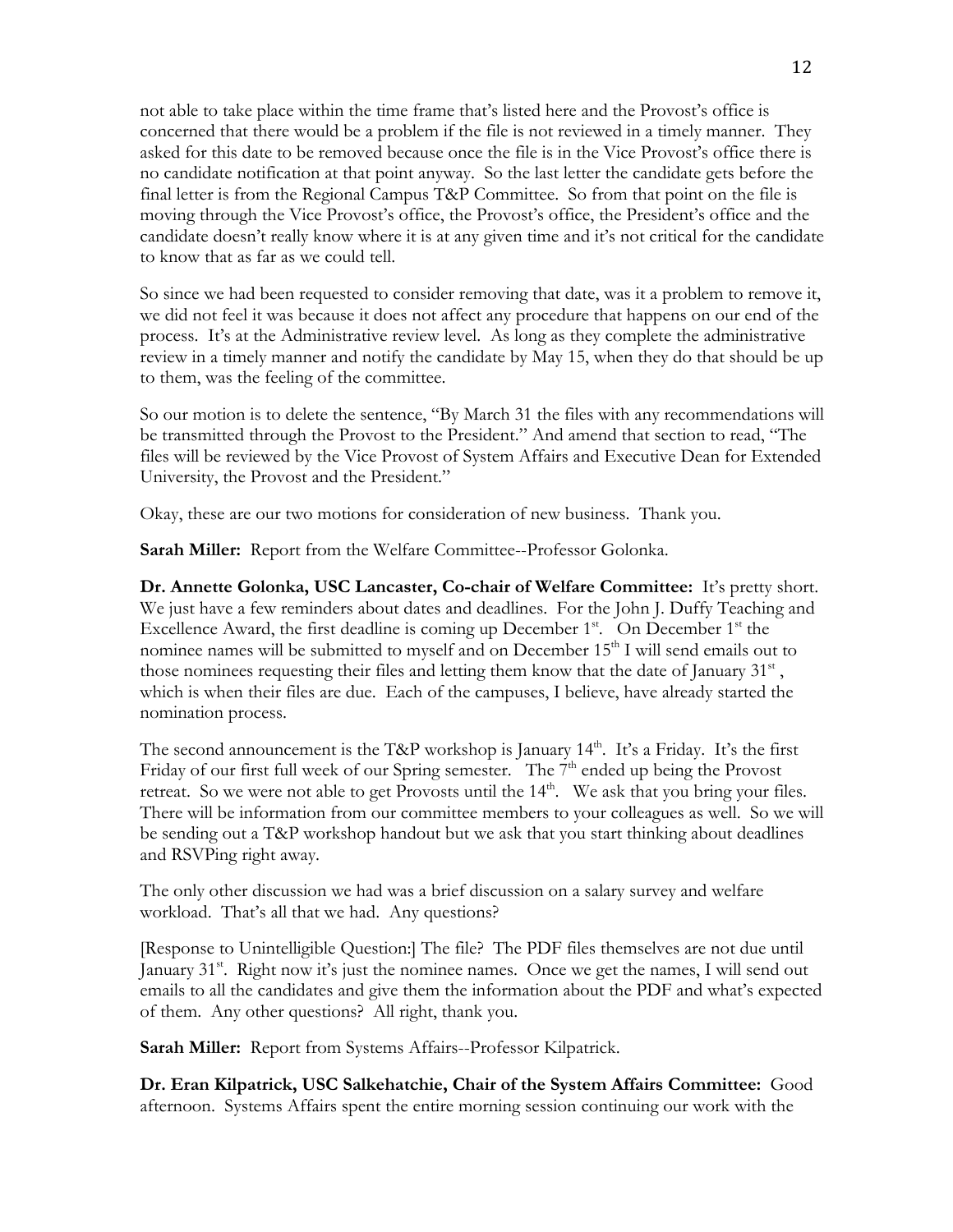draft of summary of teaching evaluations. So we do have a motion to present under new business and Avery and Martha are currently passing out two different items. The first item is a draft of the summary with the corrections marked and then the second copy is a draft of the summary with all of the completed corrections without all the clutter of Microsoft Word editor. So we'll have both things to look at. So we spent time actually on each section in the draft. And first I want to say I really appreciate all the feedback I got from the draft that went out nearly three weeks ago from a number of faculty members across the regional campuses so I appreciate those comments because I think we really worked hard to incorporate a number of those into the new draft. (**The draft with the latest changes marked appears as Appendix 2 in these minutes**.)

And I want to thank the committee for working together really well on this new version. I think everyone should have something to look at by now. We'll start from the top.

If you're looking at the draft of the summary with the corrections on it, we started under item number one clarifying the overall purpose of this summary. So we needed to get a purpose statement in there and that was accomplished in our committee meeting today and that purpose statement went in as the second sentence under item number one. In addition to modifying the purpose statement we also modified that first sentence to clarify the wording on who is going to be submitting this actual draft and how they are going to go about selecting that person to do that.

The second paragraph under item number one is based upon sentences from our previous draft in addition to sentences added from what was item number three on the old draft. So that second paragraph is a combination of two topics that appeared in the original draft. That wording in some parts stayed the same and we changed a bit of that for clarity. Under item number two we spent most of our time with a table. One of the comments I got from faculty members was you really needed something to look at--some table to look at that's going to have quantified data on it directly from evaluations. So in committee we came up with a draft of a summary table with question numbers as columns and faculty and campus as rows. We went through a number of evolutions with this table: everything from including data sets for courses by year to data sets with an overall summary. So we settled at the least with an overall summary table for candidates' courses across the years at a given regional campus. And we added some structure to item number two that dealt directly with the questions and that dealt directly with what information could be added to the table.

So if you look at the corrected version we changed what the compiler will do. The compiler will create a table with a candidate's average scores as well as the campus' scores for each of the fifteen questions on the student evaluations excluding question sixteen that pertains to Blackboard and other technology. Additional summarized data may be required by the campus and/or academic unit for this table. So that gives an opportunity for candidates to include some additional information and relate it to their multiple courses they may teach across their time on a regional campus.

We also added some words underneath Table One. By June 1 that compiler will provide a report to the candidate, campus administration and a third party. So originally it was the candidate and we added two other levels that would receive that data, and that's campus administration and third party.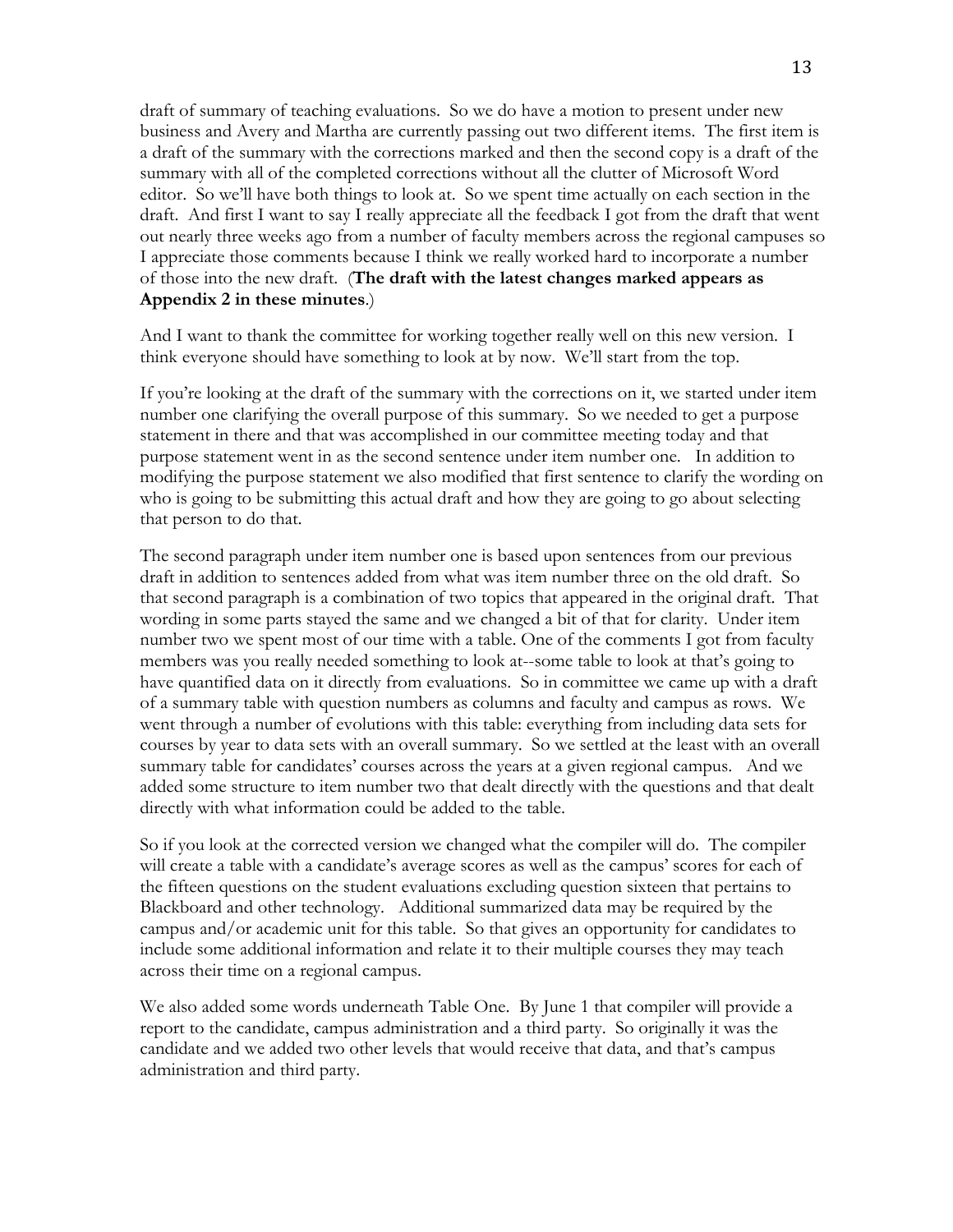Item number three at the bottom of the first page, went through modifications with the bullet statements for clarity and to expand on evaluation data that the candidate is going to provide as it relates to written comments.

Going on over to the second page, what was item number five on the first draft is now item number four. So those candidates' materials that go to the summary writer were expanded to include some bulleted statements that the reviewer will provide versus the candidate providing. So we've moved some things around and added a few items that will be used in addition on the summary writer's list. And those primarily are bulleted statements two through five that existed in the original draft. So we didn't change those bulleted statements that much other than deleting bulleted item one.

The last paragraph in that draft did not change much except for a due date at the end of that paragraph by adding November 1<sup>st</sup>.

So those were the changes done in committee and that is the motion we will bring up in new business. Are there any questions? The question was is there a typo between question 15 and 16 on the charts? The campus scores for each of the fifteen, yes it should be 16 on the student evaluation excluding question so yes I need to change those numbers in there.

Yes, Lisa.

**Lisa Hammond:** Is question 16 excluded?

**Eran Kilpatrick:** As committee talked about the need to include that value in the data set, when it goes into an overall average, if you average all questions, it tended to skew the data because it's valued differently if Blackboard is used in the class; that's the question that we decided would not included in the overall table.

**Sarah Miller:** Thank you. Okay report from Executive Committee--Professor Nims.

**Bruce Nims, Regional Campuses Faculty Senate Secretary:** The Executive Committee met in the afternoon of October 29<sup>th</sup>. Many of the matters covered under the standing committee reports of course were discussed during that time and I won't repeat those. I will mention though that Chris did report that all of the external letters for candidates had come in and he is pleased with the way the new process is working out. He gave us an update on the upcoming SACS visit. He said that he had visited the new Greenville Center and hopes that perhaps the Palmetto Programs might be delivered through that Center. He talked about the Presidential visits with the legislative delegations which he mentioned this morning.

We also discussed the logistics for the Provost Advisory Committee, what the best meeting times might be, and again Chris was going to work on getting those meetings set up. He also mentioned that attempts to establish a cooperative four year program with Criminal Justice were moving very slowly. We also discussed the process for curricular changes in Palmetto Programs, particularly how we might increase the number of required courses available so more students can get access to them.

The meeting lasted about 2  $\frac{1}{2}$  hours, from 1 o'clock to 3:30. Thank you very much.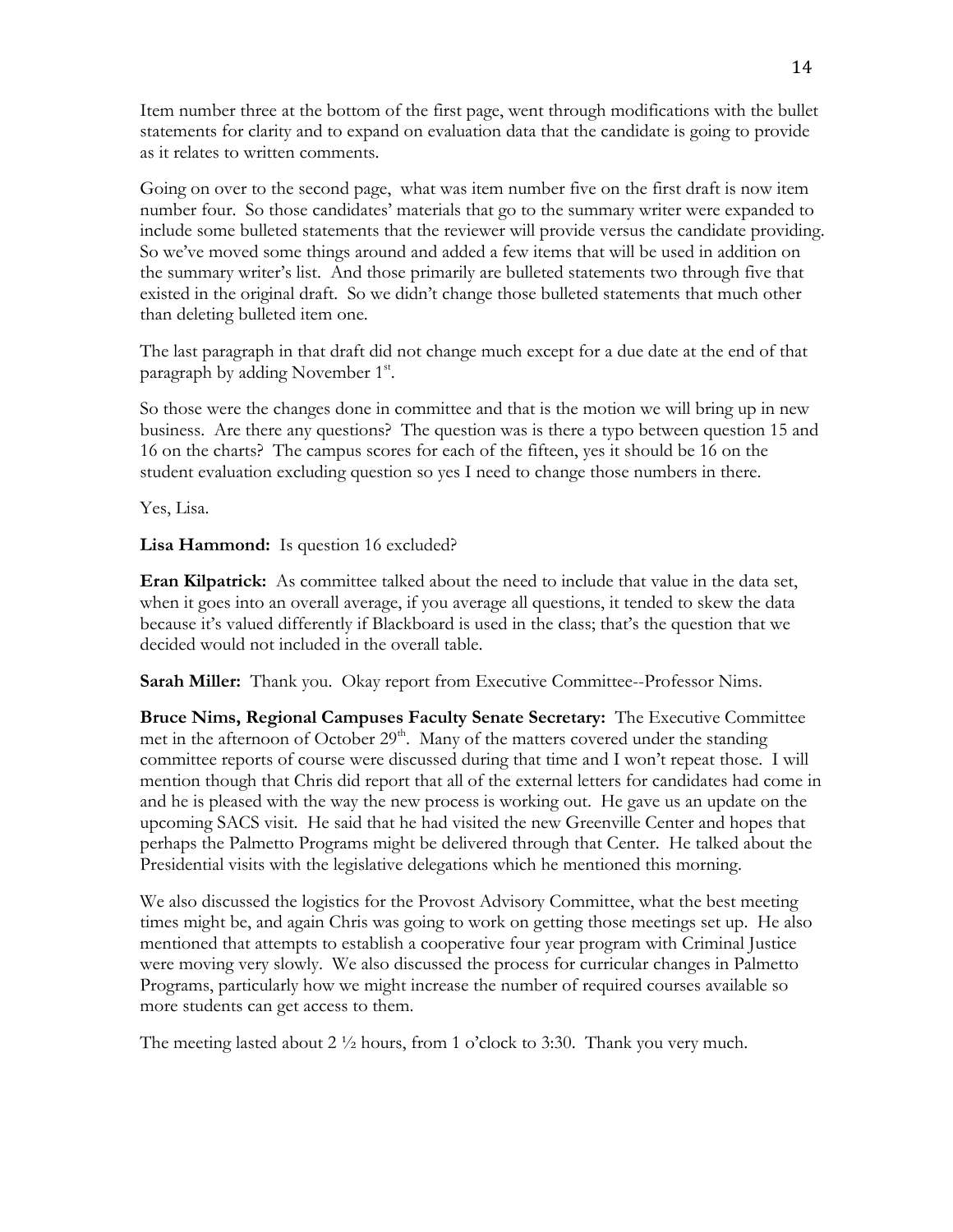**Sarah Miller:** Thank you Bruce. Reports from Special Committees. **Committee on Libraries**? No report? Thank you. **Committee on Curricula and Courses**. Professor Casselberry.

# **Professor Robert Casselberry, USC Sumter, Representative to the Curriculum and Course Committee, submitted electronically**:

The Committee meets on a monthly basis to consider changes to the curriculum; since my last report to you we have met twice. I usually get an electronic copy of the agenda before each meeting. I forward this agenda to contact people on each campus. If you would like to get a copy of the agenda, please email me so I can add you to my contact list.

If any of the contact people on our campuses have concerns about the proposed changes, I can bring those concerns to the attention of the Committee. Any Committee decisions are merely recommendations to the Faculty Senate, and changes are not final until the Senate approves them.

I would like to draw your attention to some specific curricular changes approved by our Committee for consideration by the Senate. What follows has been extracted from my earlier reports to the contact people on each of our campuses.

- 1. As you may recall, at the September meeting MATH had a number of curricular changes proposed that related to prerequisites for admission to specific MATH courses (111, 111I, etc). Those proposals were tabled so that System Affairs (including our campuses) could get involved. They are still tabled. I think it would be useful for you to ask the administration to discuss what is happening with that matter. Also, this situation reminds us that we should be developing suggestions to Columbia about how our representatives might be more actively engaged in the deliberative process at various levels in Columbia.
- 2. In the November meeting, the committee approved RETL 265 as an internet-based course. The committee did spend quite a bit of time talking about the integrity of such courses (not that internet-based courses are bad, but they do require special consideration). How can we insure the integrity of the course, specifically how can we trust the testing processes? The committee recommended that the Provost create an Ad Hoc Committee to suggest "Best Practices" for distance/internet courses. If anyone has strong feelings, insights, recommendations about this matter, please let someone important (or me) know.
- 3. Finally, (wait for the applause to taper off) quite a few changes have been approved for the Columbia nursing program, the prerequisite for Econ 222 has been changed, several courses were approved for distance delivery through the Palmetto Program, and there is at least one new 300-level Political Science course. Recall that all the recommendations by the committee go on to the Senate, and the results of the Senate's actions can be found on their web page.

### **Sarah Miller:** Thank you. **Committee of Faculty Welfare**.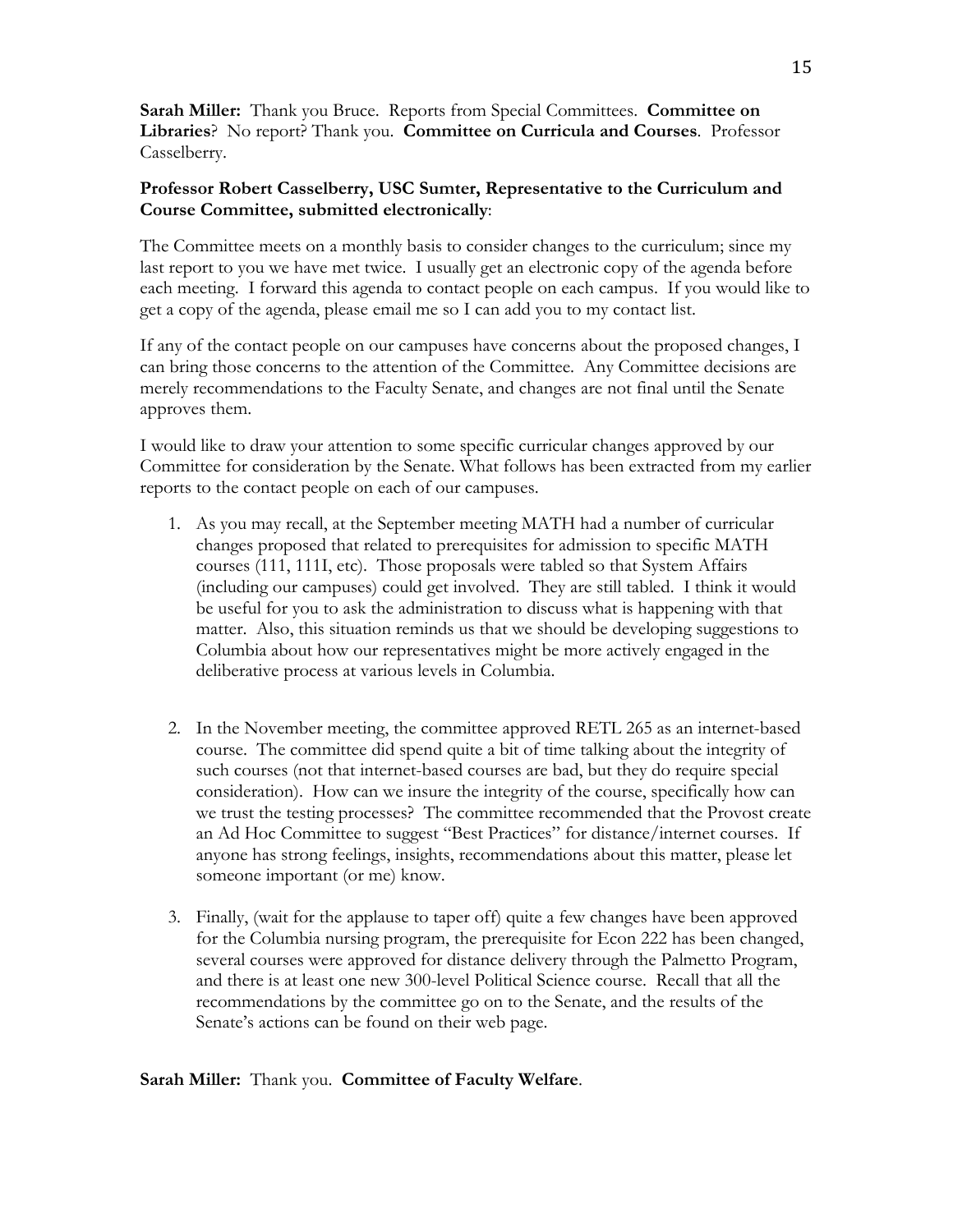**Pearl Fernandes, USC Sumter, representative to the USC Columbia Faculty Welfare Committee**: The Faculty Welfare Committee met a couple of times and worked at providing free flu shots for Columbia and regional campuses faculty. The Committee is presently working on providing a limited number of cardiovascular screenings through the School of Public Health for regional campuses and Columbia faculty. That is all my report for today. Thank you.

**Sarah Miller:** Fac**ulty Board of Trustees Liaison Committee**? Apparently that is where Steve is today so I'm saying there's no report. **Regional Campuses Research of Productive Scholarship Committee**? No report. **Regional Campuses Advisory Council**? That is also Professor Bishoff. Did he send a report with anyone? No report. **Conflict of Interest Committee**? No report. I am not aware of any unfinished business.

### **New Business**:

**Lisa Hammond:** I apologize that you didn't get that at first, but you should now have the copy of the motion as it would read if we choose to accept these changes: the new section "Calculation of Probationary Period" and the "Additional Considerations" section for the first motion. Again this does not represent any new policy. It's just an insertion of existing policy from the Policies and Procedures Manual into the faculty manual. These are condensed versions of these policies which are each about ten pages long. But it's enough information and refers to the faculty member to the full section. [**The full, final text of this motion appears as Appendix 1 to these minutes**.]

**Sarah Miller**: [Since this motion does involve a change to the Faculty Manual, I have to rule it **substantive**. However, given Dr. Hammond's explanation that the changes simply confirm existing, approved policies, I am willing to entertain a motion to overrule my decision on this motion.]

[A motion to that effect was made and seconded.]

**Sarah Miller:** So now we need a discussion to overrule my decision to rule the motion as substantive. Okay. Any more discussion? Since we have a motion and second, then we vote on the motion to suspend the rules. All in favor say Aye. (**Aye!)** All opposed? (**No opposition**) Now we can discuss and vote [on the motion to add the "Calculation of Probationary Period" and the "Additional Considerations" sections to the *Faculty Manual* .] All in favor. (**Aye!)** All opposed. (**No opposition**) **The motion passes.**

**Lisa Hammond**: Thank you. It's possible that we could have been incorporated into the Faculty Manual by December. Is that correct, Dr. Plyler? So we could have a faculty manual 2011 2.0.—just to keep things lively.

The second motion from Regional Campuses Faculty Senate Rights and Responsibilities concerns the removal of a date from the section "Procedures" under "Regional Campus Tenure and Promotion Committee." The motion is to delete the sentence, "By March 31, the files with any recommendations will be transmitted to Provost to the President." And to amend the remaining first sentence of that section to read (this is on the final page of your handout), "The files will be reviewed by the Vice Provost of System Affairs and Executive Dean for Extended University, the Provost and the President." Essentially it just removes the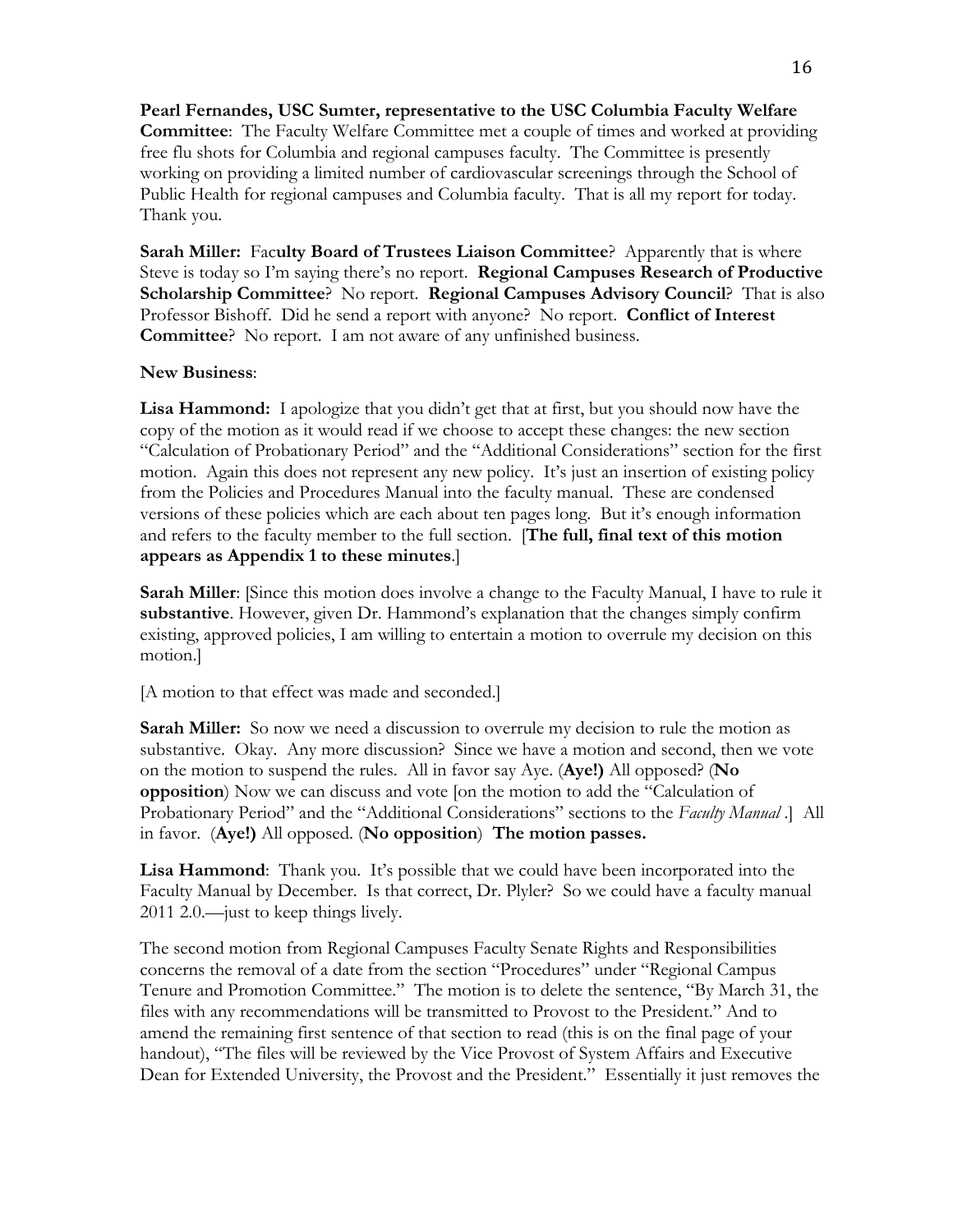date by which the file is transmitted from the Provost to the President. It does not affect the end date by which the candidate must be notified.

**Sarah Miller:** I am going to rule [this second motion] substantive. We will vote on it in February. We will defer discussion until that time. It will come up under unfinished business. Now for the motion from Systems Affairs--Professor Kilpatrick.

**Eran Kilpatrick:** In the committee report, corrections made to our new version of the summary of the teaching evaluations were discussed and I fielded a few questions. So now the System Affairs Committee moves that the "Summary of Teaching Evaluations" be approved, including the latest corrections.] Let's open this up for discussion now for clarification.

**Sarah Miller:** I'm going to rule this motion **substantive**.

[A general discussion followed in which several participants either did not identify themselves or did not speak loudly enough to be recorded. This discussion centered on the availability of comprehensive evaluation data, the responsibilities of the candidate and the person writing the Summary of Teaching Evaluations, different student evaluation procedures on different campuses, and the clarity of items in the motion itself. Since the Chair had already ruled the motion substantive, and to be discussed at the next meeting, all of this discussion was in fact out of order and is deleted from the minutes.]

**Sarah Miller:** As I've already ruled the motion substantive, so we will discuss it and vote on it in February. This brings us to announcements. Does anybody have any announcements? Does anybody want to go home? Motion to adjourn? Second? All in favor? (**Aye**.)

Have a safe trip home.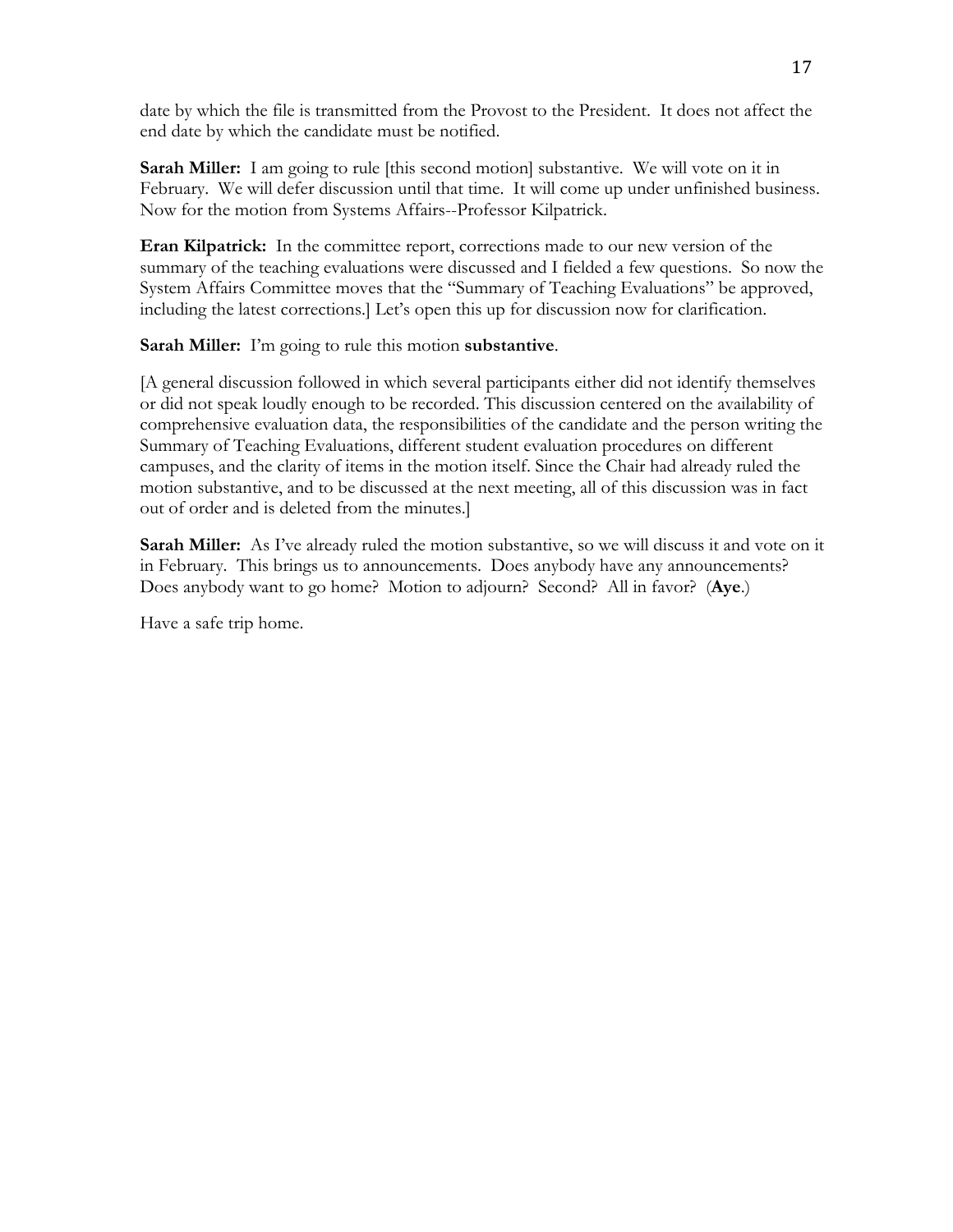#### Appendix 1

# Rights and Responsibilities Motion 1 as **Passed**, Showing the New Text for the *Faculty Manual*

#### **Calculation of Probationary Period**

- 1. Since consistency of performance over a period of time is a relevant factor in evaluating faculty for tenure, Assistant Professors normally will not be recommended for tenure until they have completed at least four years of fulltime service on a Regional Campus; Associate Professors and Professors normally will not be recommended for tenure until they have completed three years of full-time service on a Regional Campus.
- 2. The maximum probationary period for tenure for all full-time faculty members appointed at the rank of Professor or Associate Professor shall be satisfactory service in that rank for six years on a Regional Campus; for all full-time faculty members appointed at or promoted to the rank of Assistant Professor, satisfactory service in that rank for seven years.
- 3. Full-time tenure-track faculty members are eligible for an extension of the maximum probationary period of up to three years. Maximum probationary period may not exceed ten years.
- 4. Non-tenured faculty members will be automatically granted an extension of the probationary period in the event of the birth or adoption of a child, or the death of the faculty member's spouse/partner or child if notice is provided in accordance with applicable university policy. An extension of the probationary period may also be granted upon request in the case of serious illness or death of a spouse/partner, child or close family member, the placement of a foster child or other circumstances or commitments creating a need for additional time for the faculty member to demonstrate fully his or her professional qualifications for reappointment or tenure. Notification and documentation are required for both automatic and requested extensions. Complete procedures for obtaining an extension are set forth in University Policy ACAF 1.3. Extension of Faculty Tenure-Track Probationary Period issued by the Provost's Office. Third year review may also be extended if tenure clock extension occurs in the first three years (see ACAF 1.05).
- 5. Time during which the faculty member is on leave, either with or without pay, will not be counted as part of the probationary period.
- 6. In cases where faculty members have been in probationary status for more than their normal probationary period due to an extension or extension(s) of the probationary period pursuant to University Policy ACAF 1.31 Extension of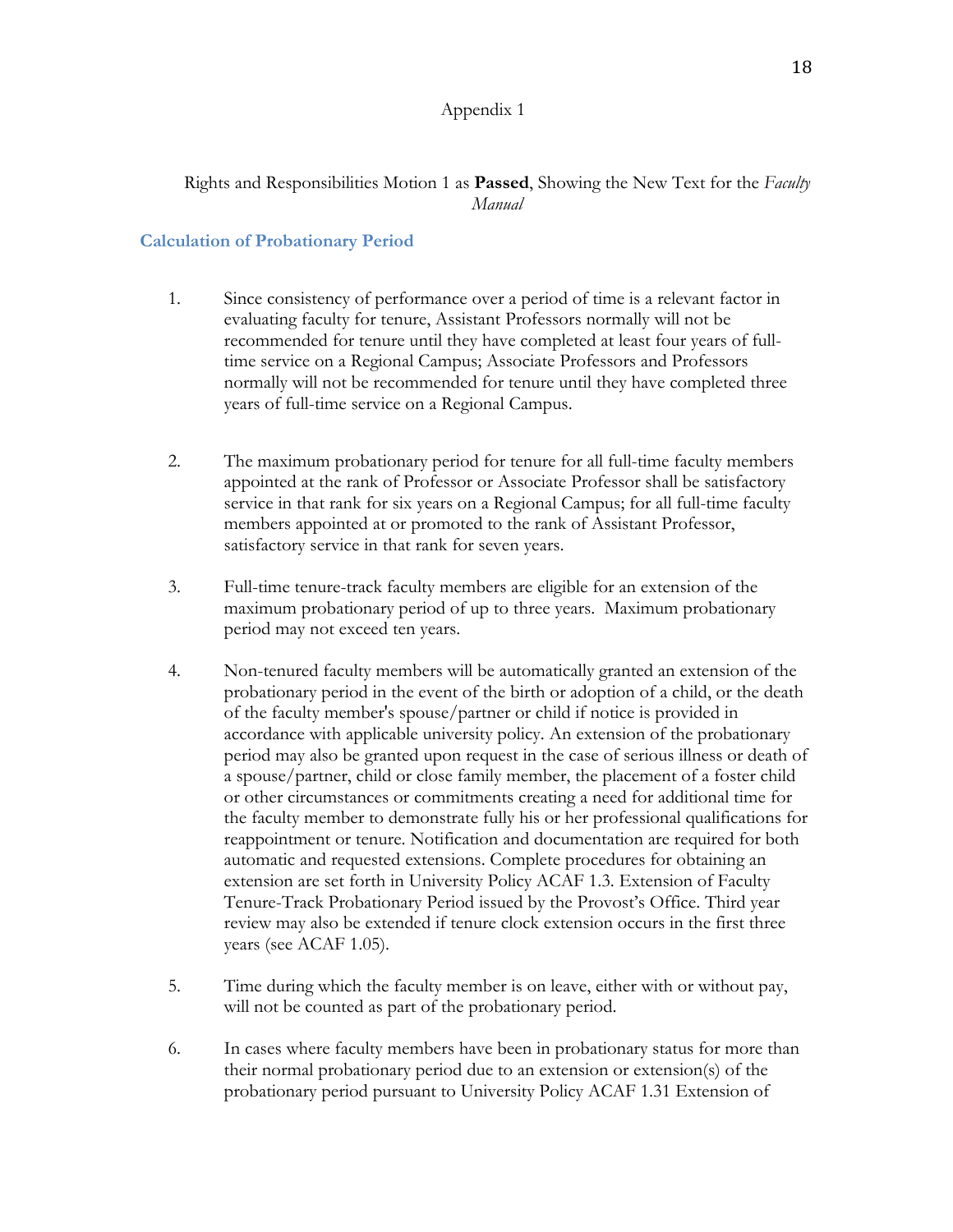Faculty Tenure-Track Probationary Period, they shall be evaluated as if they had been in probationary status for the normal probationary period, not longer.

7. Instructors are not eligible for tenure, but the provisions of Item 3 (below) concerning notice of termination shall be applicable to full-time appointments at that rank, except in the case of an appointment made for a specific period of time.

# **Additional Considerations**

To implement the application of the criteria for tenure and promotion, it is the intent of the University to follow these regulations:

- 1. New members of the faculty shall be informed of the tenure regulations applicable on the effective date of appointment. Changes in tenure regulations shall not be applied retroactively if detrimental to the faculty member. A faculty member who is not recommended for tenure to the Board of Trustees shall be notified in writing by the University administration. Tenure applies only on the campus on which it is earned.
- 2. Lecturers, armed forces personnel performing teaching assignments, and other part-time faculty members are not eligible for tenure. Service under visiting or adjunct appointments is not applicable to the acquisition of tenure.
- 3. a. If during the first year of an appointment not expressly temporary in nature, it is deemed in the best interest of the University to terminate the appointment at the end of the first year, notice of such termination will be given in writing by **March 1** for first-semester appointments and **July 1** for second-semester appointments.

If during the second year of such an appointment, it is deemed in the best interest of the University to terminate the appointment at the end of the second year, notice of such termination will be given in writing by **December 15** (**April 15** for a second-semester appointment).

Thereafter, notice in writing of the termination of any appointment to which the provisions of this section apply will be given at least twelve months prior to the date of termination.

b. If notice is not given in writing by the beginning of the sixth year of the maximum probationary period in the case of Associate Professors and Professors, the appointment of the faculty member shall automatically be a continuous (or tenured) appointment.

At the unit level, all non-tenured faculty are considered for tenure, and all faculty members below the rank of professor are considered for promotion each year.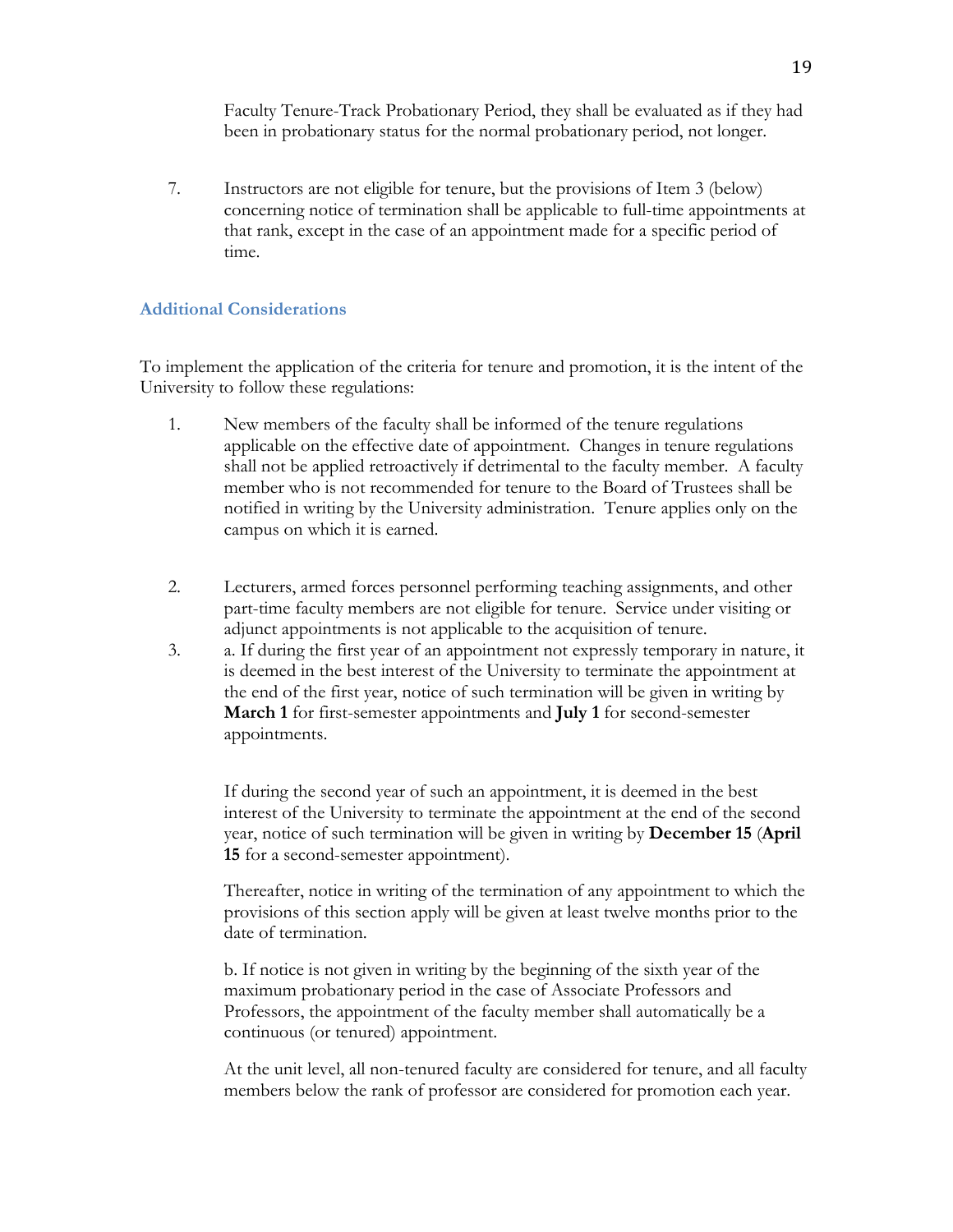Consideration at the unit level is automatic unless the faculty member requests in writing that consideration be deferred until the following year (provided that non-tenured faculty cannot defer tenure consideration beyond the penultimate year of their maximum probationary period).

Each year of a first-semester appointment shall start with the beginning of the scheduled fall term, and each year of a second-semester appointment shall begin with the beginning of the scheduled spring term.

#### **Third Year Review**

In the third year of appointment all untenured, tenure-track faculty will prepare a file according to the *Regional Campuses Faculty Manual* guidelines for tenure and promotion in effect at the time the faculty member entered the tenure track. The purpose of third-year review is to document the tenure-track faculty member's progress toward meeting the requirements for tenure by the penultimate year of the probationary period. The format for file preparation is found in the Tenure and Promotion Procedures for Regional Campuses. Third year review files will not be subject to external review, but all other local campus tenure and promotion procedures apply. Third year review may be extended if tenure clock extension occurs in the first three years. See Calculation of Probationary Period in the *Regional Campuses Faculty Manual* and ACAF 1.31 and 1.05.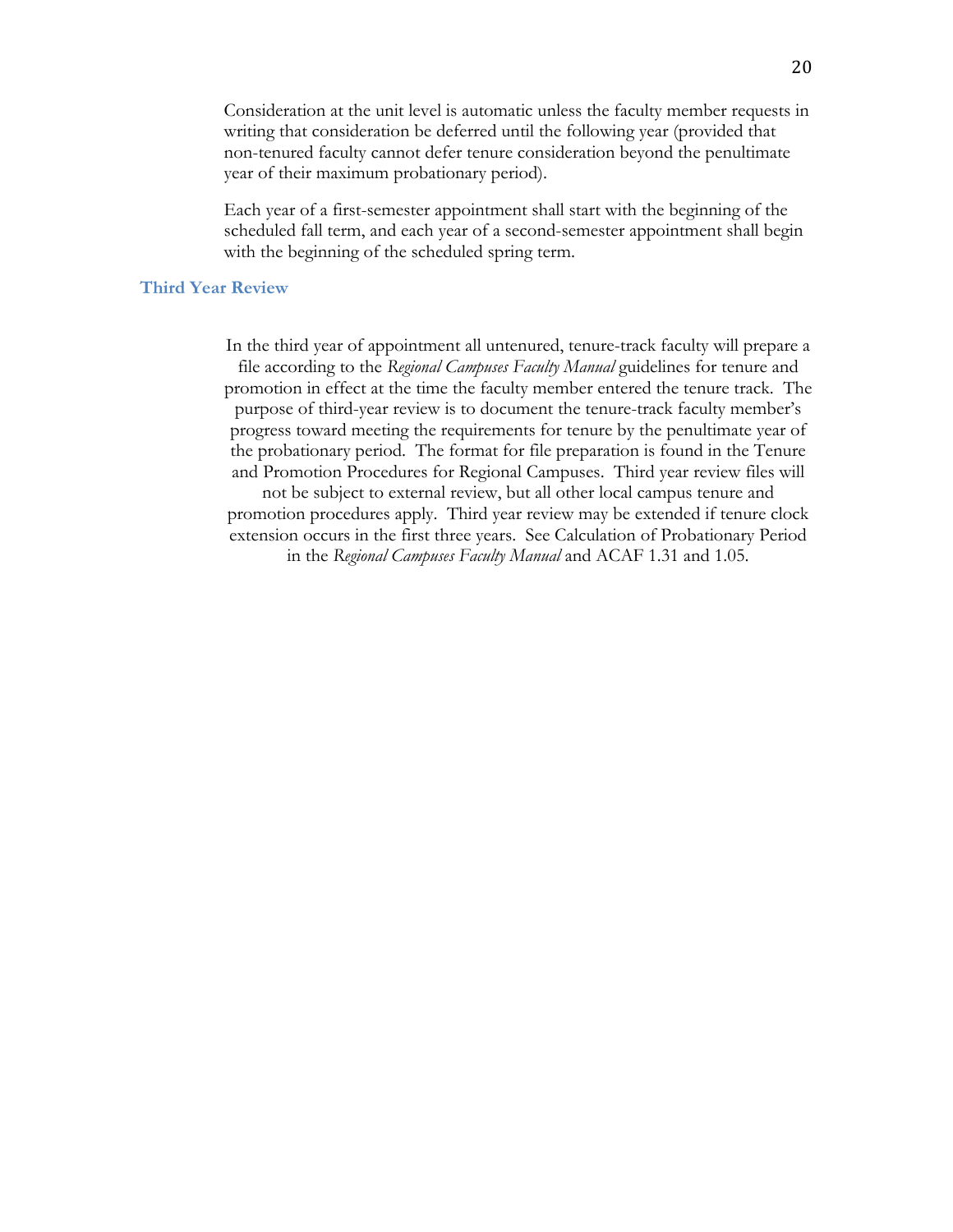#### Appendix 2

"Summary of Teaching Evaluations" Motion from the System Affairs Committee, with the Committee's Latest Changes Highlighted (Ruled Substantive by the Chair and Tabled until the February Meeting)

#### **Summary of Teaching Evaluations**

for Tenure and Promotion Files (RCTP-7B)

1. Tenure-track faculty members applying for promotion and/or tenure will be responsible for selecting a senior faculty member to write a third-party narrative summary of their teaching evaluations. The purpose of the summary is to provide an interpretation of the data in the context of local campus conditions separate from that provided by the candidate.

The summary writer should hold a higher rank than the candidate, i.e., should be an associate or full professor for a candidate seeking tenure and promotion to associate professor, and when possible, a full professor for a candidate seeking promotion to full professor. Writing the narrative summary does not exclude the writer from participating in other aspects of the promotion and tenure process.

2. Each campus will designate an individual to be responsible for compiling cumulative teaching evaluation data for tenure and promotion candidates. The compiler will provide both the candidate and campus average for each question on the student evaluation instrument. Additional data and summary statistics can be requested by the candidate. create a table with the candidate's average scores as well as the campus scores for each of the 15 questions on the student evaluation, excluding question 16 on Blackboard and other technology. Additional summarized data may be required by the campus and/or academic unit for this table (Table 1).

Table 1. Summary of Teaching evaluation data set sample.

|         |  | $\sim$ |  | $\overline{\phantom{0}}$ | $\circ$ | $\Omega$ | Q1 | Q1 | Q1 | Q1 |  |
|---------|--|--------|--|--------------------------|---------|----------|----|----|----|----|--|
| Faculty |  |        |  |                          |         |          |    |    |    |    |  |
| Campu   |  |        |  |                          |         |          |    |    |    |    |  |
|         |  |        |  |                          |         |          |    |    |    |    |  |
|         |  |        |  |                          |         |          |    |    |    |    |  |